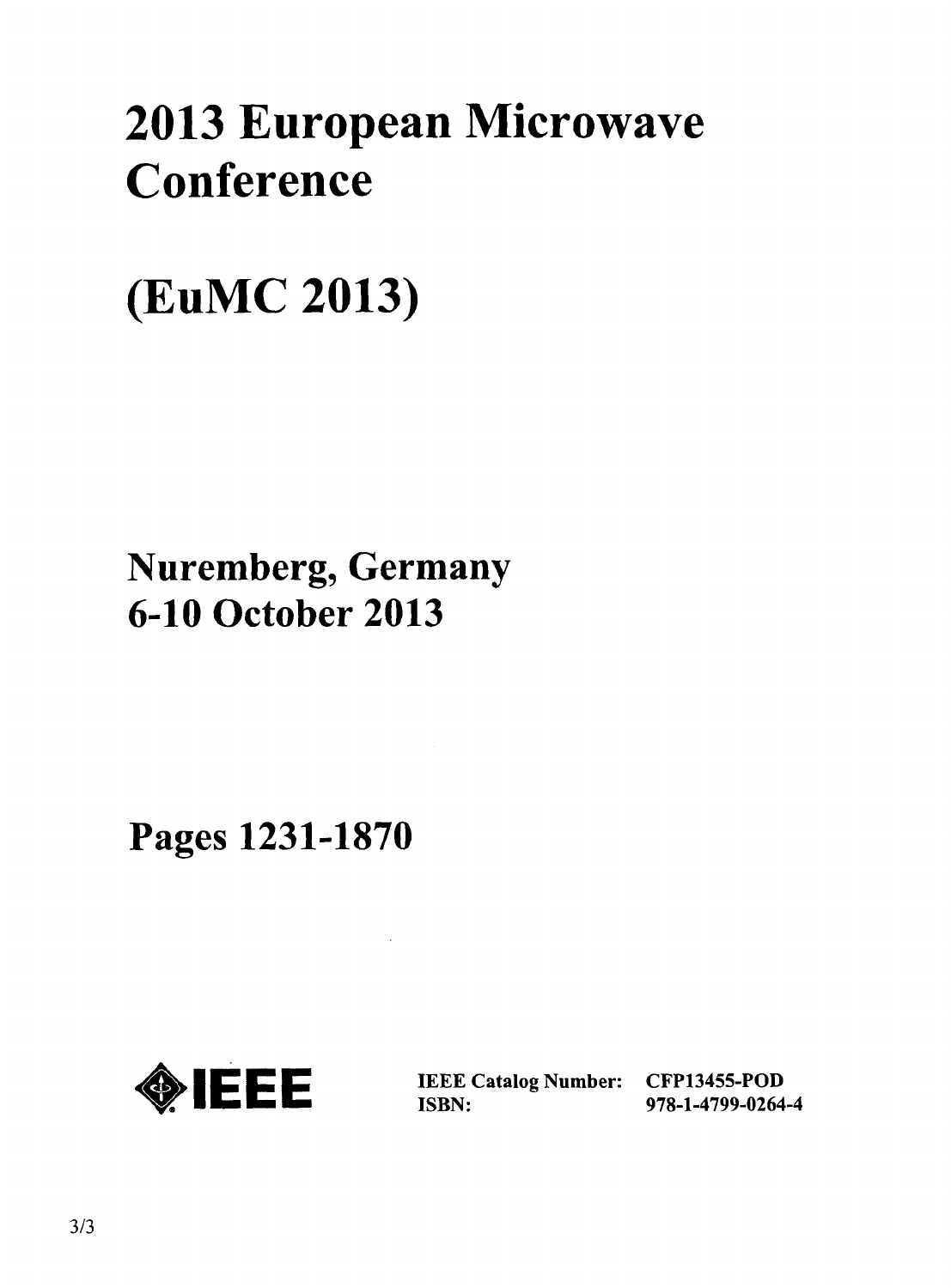| $1231$ m           |              | <b>← Wideband Analysis of Scattering Problems Using an Eigenmode Projection Technique</b><br>Mamdouh H. Nasr, Islam A. Eshrah, Tamer M. Abuelfadl, Cairo University, Egypt                                                                                                                                                                                                                    |
|--------------------|--------------|-----------------------------------------------------------------------------------------------------------------------------------------------------------------------------------------------------------------------------------------------------------------------------------------------------------------------------------------------------------------------------------------------|
| 1235 $\frac{1}{2}$ |              | <b>O Planar Transmission Line Pickups for Beam Position Monitoring in Particle</b><br><b>Accelerators</b><br>Aleksandar Angelovski <sup>1</sup> , Andreas Penirschke <sup>1</sup> , Cezary Sydlo <sup>2</sup> , Uros Mavric <sup>2</sup> ,<br>Christopher Gerth <sup>2</sup> , Rolf Jakoby <sup>1</sup><br><sup>1</sup> Technische Universität Darmstadt, Germany; <sup>2</sup> DESY, Germany |
| 1239               | $\mathbb{R}$ | <b>O Improved Field Homogenity for Microstrip Transceiver Array for 7T MRI Using</b><br><b>Particle Swarm Optimization</b><br>James F. Stack Jr., Remcom Inc., USA                                                                                                                                                                                                                            |
| 1243               | m            | → Broadband Detector Array Concept for 3D Holographic Imaging at THz Frequencies<br>C. Schildbach, Jan Schür, Lorenz-Peter Schmidt, FAU Erlangen-Nürnberg, Germany                                                                                                                                                                                                                            |
| 1247               | $\mathbb{R}$ | <b>← A Novel FFT/IFFT Size Efficient Technique to Generate Real Time Optical OFDM</b><br><b>Signals Compatible with IM/DD Systems</b><br>Fatima Barrami <sup>1</sup> , Yannis Le Guennec <sup>2</sup> , Emil Novakov <sup>2</sup> , Jean-Marc Duchamp <sup>2</sup> ,<br>Pierre Busson <sup>1</sup><br><sup>1</sup> STMicroelectronics, France; <sup>2</sup> IMEP-LAHC, France                 |
| 1251               | m            | <b>G</b> Transformation of Gaussian-Like Pulses by a Nonlinear Dielectric Layer<br>D. Zolotariov, A. Nerukh, KNURE, Ukraine                                                                                                                                                                                                                                                                   |
| 1255               | T.           | <b>@ Modified Spiral RFID Tag Antenna Optimal Design Using Artificial Bee Colony</b><br>Optimization<br>Sotirios K. Goudos <sup>1</sup> , Katherine Siakavara <sup>1</sup> , John N. Sahalos <sup>2</sup><br><sup>1</sup> Aristotle University of Thessaloniki, Greece; <sup>2</sup> University of Nicosia, Cyprus                                                                            |
| 1259               | $\mathbb{F}$ | <b>@</b> Considerations of Small Cell Strategy in Mobile Communication Systems<br>Hiroyuki Otsuka, Yuki Ichimura, Yukihiro Sakamoto, Katsunori Kikuchi, Kogakuin<br>University, Japan                                                                                                                                                                                                         |
| 1263               | m            | Reduction of Human Body Effect on Mobile Handset Antennas<br>Andrey Grigoriev, St. Petersburg Electrotechnical University, Russia                                                                                                                                                                                                                                                             |
| 1267               | m.           | ← Reducing the Interference in Compact MIMO Antennas of CRLH-TL-Based<br><b>Broadside-Capacitive and Slot Couplings</b><br>Kyeongnam Jang <sup>1</sup> , S. Kahng <sup>1</sup> , K.-S. Kahng <sup>1</sup> , Inkyu Yang <sup>1</sup> , Yongjin Kim <sup>2</sup><br><sup>1</sup> University of Incheon, Korea; <sup>2</sup> Inha Technical College, Korea                                       |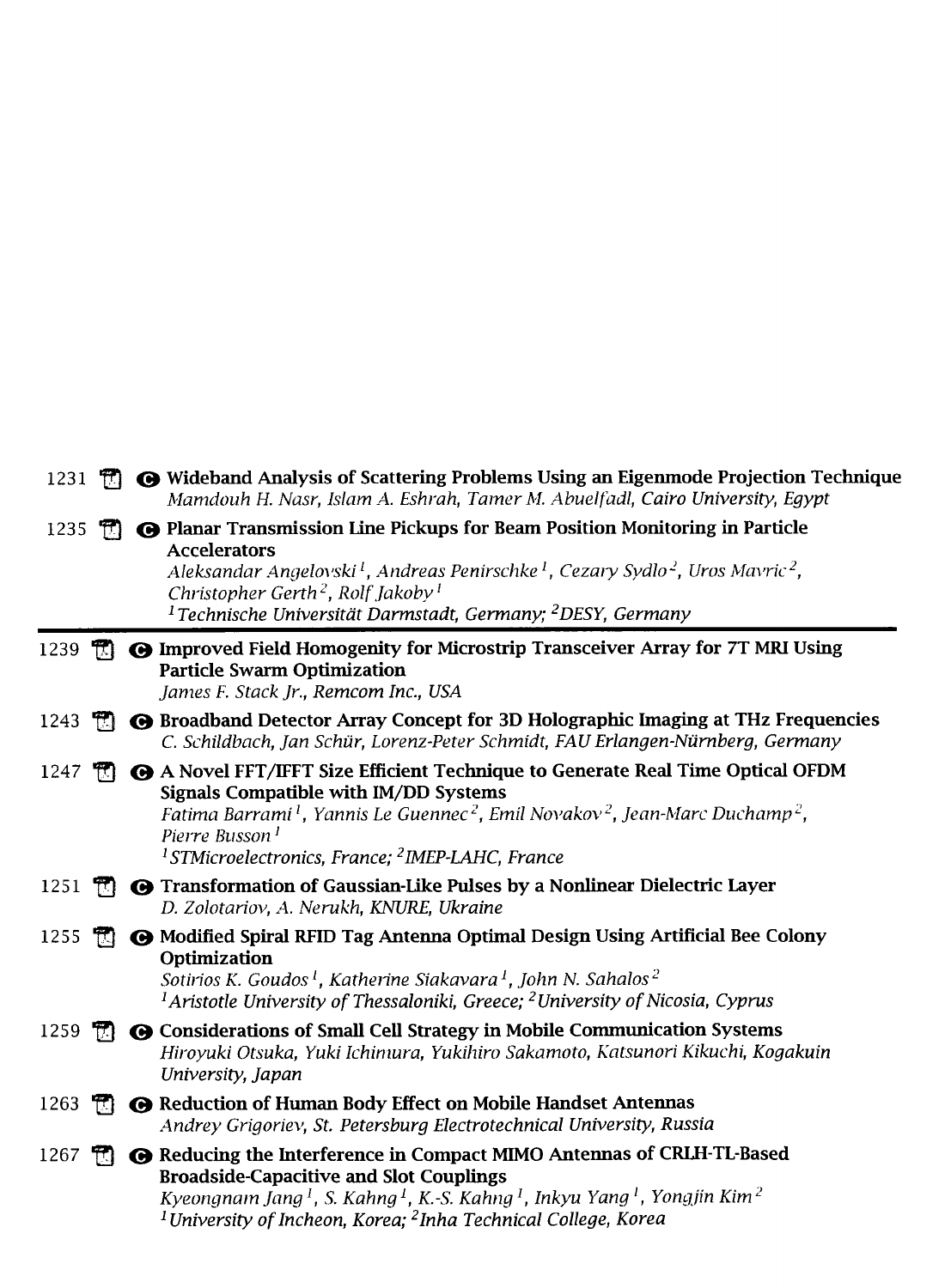| 1271 |     | <b>G</b> Effective Utilization of Coaxial Connector for Millimeter Wave Multilayer Device<br><b>Testing</b><br>Andrey Mozharovskiy, Vladimir Ssorin, Alexey Artemenko, Roman Maslennikov,<br>Alexey Sevastyanov, Radio Gigabit LLC, Russia                                                                                                                                                                                                             |
|------|-----|--------------------------------------------------------------------------------------------------------------------------------------------------------------------------------------------------------------------------------------------------------------------------------------------------------------------------------------------------------------------------------------------------------------------------------------------------------|
| 1275 |     | $\mathbb{R}$ $\bullet$ Evaluation of Electromagnetic Field Characteristics Inside Carbon Fiber Reinforced<br><b>Plastic Structure Using Reverberation Chamber Method</b><br>Shunichi Futatsumori, Akiko Kohmura, Naruto Yonemoto, ENRI, Japan                                                                                                                                                                                                          |
| 1279 |     | $\mathbb{T}$ $\Theta$ New Verification Routine for Pulsed I-V and Transient Current Measurement Setup<br><b>Applied to a THz Schottky Diode</b><br>Subash Khanal <sup>1</sup> , Tero Kiuru <sup>2</sup> , Juha Mallat <sup>1</sup> , Antti V. Räisänen <sup>1</sup> , Tapani Närhi <sup>3</sup><br><sup>1</sup> Aalto University, Finland; <sup>2</sup> VTT Technical Research Centre of Finland, Finland; <sup>3</sup> ESA, The<br><b>Netherlands</b> |
| 1283 |     | <b>G</b> Digitally-Controlled Calibrator for Measurement and Testing of CW Doppler Radars<br>Vojtech Jenik, Zdenek Plhak, Premysl Hudec, Petr Cerny, Czech Technical University in<br>Prague, Czech Republic                                                                                                                                                                                                                                           |
| 1287 | T.I | A Proposal of a New Permittivity Measurement Method for Low-Loss Materials<br>Yuto Kato, Michitaka Ameya, Masahiro Horibe, Satoru Kurokawa, AIST, Japan                                                                                                                                                                                                                                                                                                |
| 1291 | ŤЛ  | <b>G</b> Improved Gain-Transfer Method for Long Antennas<br>Gordon Mayhew-Ridgers <sup>1</sup> , Paul A. van Jaarsveld <sup>1</sup> , Johann W. Odendaal <sup>2</sup> , Johan Joubert <sup>2</sup><br><sup>1</sup> Vodacom Pty. Ltd., South Africa; <sup>2</sup> University of Pretoria, South Africa                                                                                                                                                  |
| 1295 |     | <b>G</b> OROTRON Intracavity Millimeter-Wave Spectroscopy of Weakly Bound Complexes<br>and Small Clusters<br>L.A. Surin, Russian Academy of Sciences, Russia                                                                                                                                                                                                                                                                                           |

1299 **\*\***  $\bullet$  1mm Coaxial Matches with an Excellent Absorption Behavior over the Frequency Range 0-110GHz

> Andreas Tag <sup>1</sup>, Jens Leinhos  $^2$ , Gerd Hechtfischer  $^2$ , Martin Leibfritz  $^2$ , Thomas Eibert  $^3$  $^1$ FAU Erlangen-Nürnberg, Germany;  $^2$ Rohde & Schwarz, Germany;  $^3$ Technische Universität München, Germany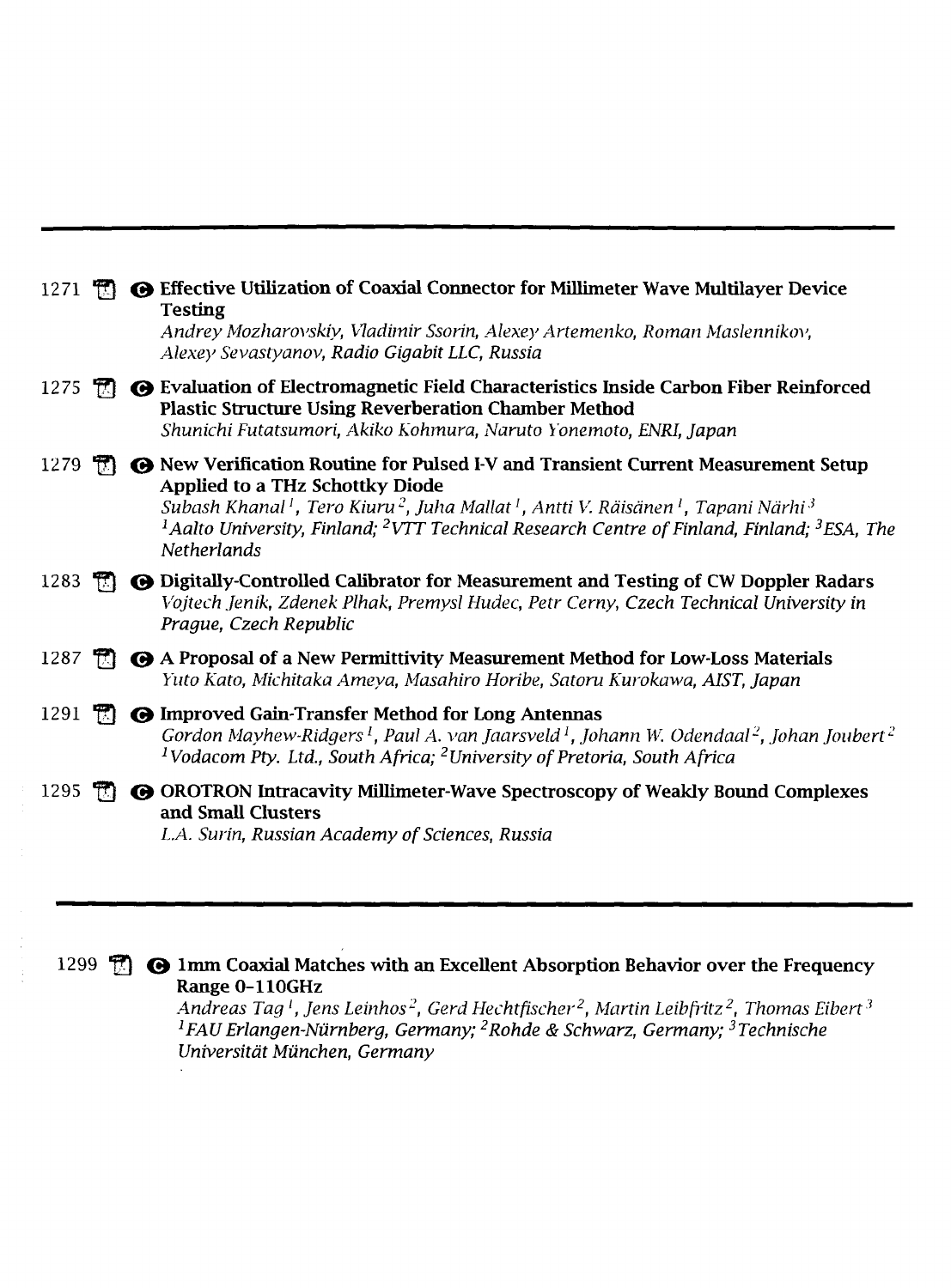#### EuMC/EuMICOl: Switch-Mode Power Amplifiers

Chair: Marc van Heijningen, TNO — Co-Chair: Denis Barataud, XLIM Venue Kiew, Time 08:30-10:10, Tuesday 8th October 2013

| 1303 |  | <b>@ Concurrent Dual-Band High Efficiency Class-E Power Amplifier</b><br>Fatemeh Norouzian, Peter Gardner, University of Birmingham, UK                                                                                                                                                                                                                                                              |
|------|--|------------------------------------------------------------------------------------------------------------------------------------------------------------------------------------------------------------------------------------------------------------------------------------------------------------------------------------------------------------------------------------------------------|
| 1307 |  | Wideband Class-E Power Amplifier Covering the Whole UHF Broadcast Band<br>Jiafeng Zhou <sup>1</sup> , Kevin Morris <sup>1</sup> , Gavin T. Watkins <sup>2</sup> , Keiichi Yamaguchi <sup>3</sup><br><sup>1</sup> University of Bristol, UK; <sup>2</sup> Toshiba Research Europe Ltd., UK; <sup>3</sup> Toshiba Corporation,<br>Japan                                                                |
| 1311 |  | <b>G</b> Statistical Harmonic Load Termination Analysis of Switch-Mode Power Amplifiers<br><b>Employing Bandpass-Pulse-Length Modulation</b><br>Sebastian Krause <sup>1</sup> , Stephan Maroldt <sup>1</sup> , Christian Zech <sup>1</sup> , Rüdiger Quay <sup>1</sup> , Matthias A. Hein <sup>2</sup><br><sup>1</sup> Fraunhofer IAF, Germany; <sup>2</sup> Technische Universität Ilmenau, Germany |
| 1315 |  | <b>G</b> Supply Modulator for Envelope-Tracking Operation of Dual-Mode Handset Power<br>Amplifier<br>Jooseung Kim <sup>1</sup> , Dongsu Kim <sup>1</sup> , Yunsung Cho <sup>1</sup> , Daehyun Kang <sup>2</sup> , Byungjoon Park <sup>1</sup> ,<br>Kyunghoon Moon <sup>1</sup> , Bumman Kim <sup>1</sup>                                                                                             |

 $^1$ POSTECH, Korea;  $^2$ Broadcom Corporation, USA

## EuMC/EuMIC02: RF MEMS Based Components

Chair: Larissa Vietzorreck, TU Munich — Co-Chair: Lluis Pradell, Polytech. University of Catalonia Venue Riga, Time 08:30-10:10, Tuesday 8th October 2013

|      |  | 1319 <b>M @</b> High Power GaN Monolithically Integrated RF MEMS Switches<br>A.M. Mahmoud Mohamed <sup>1</sup> , S. Boumaiza <sup>1</sup> , Raafat R. Mansour <sup>1</sup> , I. Zine-El-Abidine <sup>2</sup><br><sup>1</sup> University of Waterloo, Canada; <sup>2</sup> CMC Microsystems, Canada                                                                                                                                                                                                 |
|------|--|----------------------------------------------------------------------------------------------------------------------------------------------------------------------------------------------------------------------------------------------------------------------------------------------------------------------------------------------------------------------------------------------------------------------------------------------------------------------------------------------------|
| 1323 |  | <b>O Characterization of High-Q Laterally Moving RF MEMS Tuneable Capacitor</b><br>U. Shah, J. Oberhammer, KTH, Sweden                                                                                                                                                                                                                                                                                                                                                                             |
| 1327 |  | <b>O</b> High Capacitance Ratio RF MEMS Dielectric-Less Switched Capacitor<br>Mansour Fall <sup>1</sup> , Siamak Fouladi <sup>2</sup> , Frédéric Domingue <sup>1</sup> , Christel Dieppedale <sup>3</sup> .<br>Bruno Reig <sup>3</sup> , Raafat R. Mansour <sup>2</sup><br><sup>1</sup> Université du Québec à Trois-Rivières, Canada; <sup>2</sup> University of Waterloo, Canada;<br><sup>3</sup> CEA-LETI, France                                                                               |
| 1331 |  | <b>Theory A Novel Self Collapsed Corrugated MEMS Phase Shifter</b><br>Maher Bakri-Kassem <sup>1</sup> , Raafat R. Mansour <sup>2</sup><br><sup>1</sup> American University of Sharjah, UAE; <sup>2</sup> University of Waterloo, Canada                                                                                                                                                                                                                                                            |
| 1335 |  | <b>The Section</b> Reliability of Nanocrystalline Diamond MEMS Capacitive Switches<br>L. Michalas <sup>1</sup> , S. Saada <sup>2</sup> , M. Koutsoureli <sup>1</sup> , C. Mer <sup>2</sup> , A. Leuliet <sup>3</sup> , P. Martins <sup>3</sup> ,<br>S. Bansropun <sup>3</sup> , G. Papaioannou <sup>1</sup> , P. Bergonzo <sup>2</sup> , A. Ziaei <sup>3</sup><br><sup>1</sup> University of Athens, Greece; <sup>2</sup> CEA-LIST, France; <sup>3</sup> Thales Research and Technology,<br>France |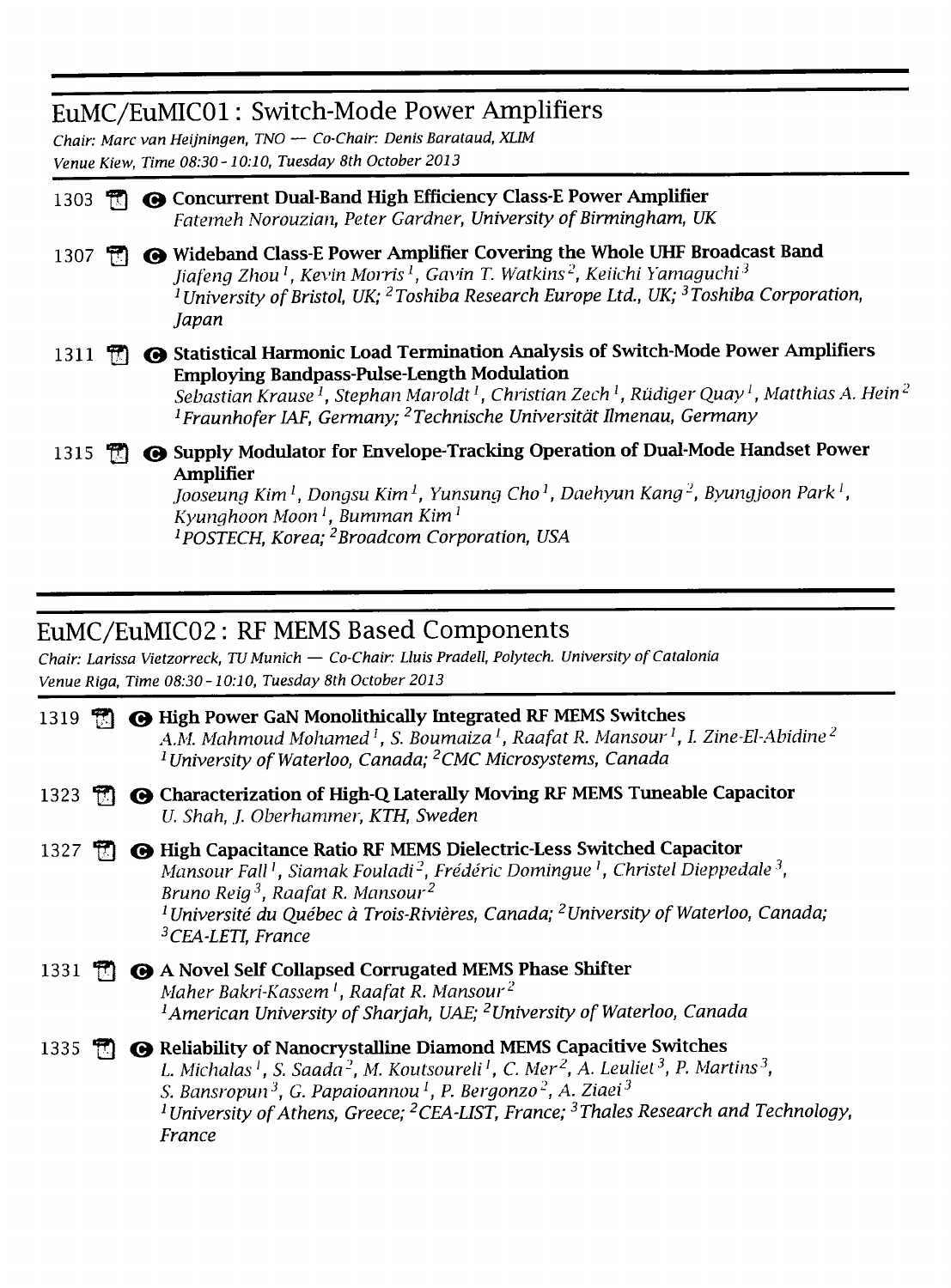## EuMC/EuMIC03: Ferroelectric Materials and Modeling

Chair: Francisco Medina, University ofSeville — Co-Chair: Rolfjakoby, TU Darmstadt Venue Istanbul, Time 08:30-10:10, Tuesday 8th October 2013

| 1339 |  | <b>Theory Tunable FBARs Based on Sol-Gel Grown PMN-PT Films</b><br>A. Vorobiev <sup>1</sup> , Spartak Gevorgian <sup>1</sup> , M. Spreitzer <sup>2</sup> , A. Veber <sup>2</sup> , D. Suvorov <sup>2</sup><br><sup>1</sup> Chalmers University of Technology, Sweden; <sup>2</sup> Jožef Stefan Institute, Slovenia                                     |
|------|--|---------------------------------------------------------------------------------------------------------------------------------------------------------------------------------------------------------------------------------------------------------------------------------------------------------------------------------------------------------|
| 1343 |  | <b>O Loss Balance in Tunable Ferroelectric FBARs</b><br>Spartak Gevorgian, A. Vorobiev, Chalmers University of Technology, Sweden                                                                                                                                                                                                                       |
| 1347 |  | <b>G</b> Lateral Mode Intrinsically Switchable Barium Titanate Film Bulk Acoustic Wave<br><b>Resonators</b><br>Victor Lee <sup>1</sup> , Seyit Ahmet Sis <sup>1</sup> , Seungku Lee <sup>1</sup> , Amir Mortazawi <sup>1</sup> , Xinen Zhu <sup>2</sup><br><sup>1</sup> University of Michigan, USA; <sup>2</sup> Shanghai Jiao Tong University, China  |
| 1351 |  | <b>G</b> Thick-Film Barium-Strontium-Titanate Varactors for RF Power Transistors<br>Alex Wiens <sup>1</sup> , Olof Bengtsson <sup>2</sup> , Holger Maune <sup>1</sup> , Mohsen Sazegar <sup>1</sup> , Wolfgang Heinrich <sup>2</sup> ,<br>Rolf Jakoby <sup>1</sup><br><sup>1</sup> Technische Universität Darmstadt, Germany; <sup>2</sup> FBH, Germany |
| 1355 |  | $\Box$ $\bullet$ A Simple Nonlinear mBVD Model Parameter Extraction Method for Intrinsically<br><b>Switchable Ferroelectric FBARs</b>                                                                                                                                                                                                                   |

Seungku Lee, Victor Lee, Seyit Ahmet Sis, Amir Mortazawi, University of Michigan, USA

### EuMC/EuMIC04: Nonlinear Device Characterisation

Chair: Dominique Schreurs, KU Leuven — Co-Chair: Johannes Benedikt, Cardiff University Venue Kopenhagen, Time 08:30-10:10, Tuesday 8th October 2013

|  | 1359 $\tilde{\mathbb{Z}}$ $\Theta$ Benefits and Validation of 4-Dummies De-Embedding Method for Characterization of                                                                                                           |
|--|-------------------------------------------------------------------------------------------------------------------------------------------------------------------------------------------------------------------------------|
|  | SiGe HBT in G-Band                                                                                                                                                                                                            |
|  | 그는 그 사람들은 그 사람들은 그 사람들을 지르며 그 사람들을 지르며 그 사람들을 지르며 그 사람들을 지르며 그 사람들을 지르며 그 사람들을 지르며 그 사람들을 지르며 그 사람들을 지르며 그 사람들을 지르며 그 사람들을 지르며 그 사람들을 지르며 그 사람들을 지르며 그 사람들을 지르며 그 사람들을 지르며 그 사람들을 지르며 그 사람들을 지르며 그 사람들을 지르며 그 사람들을 지르며 그 사람들을 |

Marina Deng<sup>1</sup>, Sylvie Lepilliet<sup>1</sup>, Francois Danneville<sup>1</sup>, Gilles Dambrine<sup>1</sup>, Daniel Gloria<sup>2</sup>, Nicolas Derrier<sup>2</sup>, Pascal Chevalier<sup>2</sup> <sup>1</sup> IEMN, France; <sup>2</sup>STMicroelectronics, France

- 1363  $\mathbb{R}$   $\Theta$  On High Resolution, Pulse-Profiled mm-Wave Intermodulation Measurements ./. Martens, Anritsu Company, USA
- 1367  $\mathbb{R}$   $\Theta$  Low Cost AM/AM and AM/PM Characterization Setup Based on Scalar Measurements Riccardo Danieli, Luca Piazzon, R. Giofrè, Paolo Colantonio, Franco Giannini, Università di Roma "Tor Vergata", Italy
- 1371  $\Box$   $\Theta$  94-GHz Load Pull Measurements of SiGe HBT by Extracting Output Power Density in W-Band Issam Hasnaoui<sup>1</sup>, Elodie Canderle<sup>1</sup>, Pascal Chevalier<sup>2</sup>, Daniel Gloria<sup>2</sup>, Christophe Gaquiere<sup>1</sup> <sup>1</sup>IEMN, France; <sup>2</sup>STMicroelectronics, France

#### 1375 **1375 O** Nonlinear Charge Trapping Effects on Pulsed I/V Characteristics of GaN FETs Alberto Santarelli<sup>1</sup>, Rafael Cignani<sup>1</sup>, Gian Piero Gibiino<sup>1</sup>, Daniel Niessen<sup>1</sup>, Pier Andrea Traverso<sup>1</sup>, Corrado Florian<sup>1</sup>, Claudio Lanzieri<sup>2</sup>, Antonio Nanni<sup>2</sup>, Dominique Schreurs<sup>3</sup>, Fabio Filicori<sup>1</sup> <sup>1</sup> Università di Bologna, Italy; <sup>2</sup> Selex ES, Italy; <sup>3</sup> Katholieke Universiteit Leuven, Belgium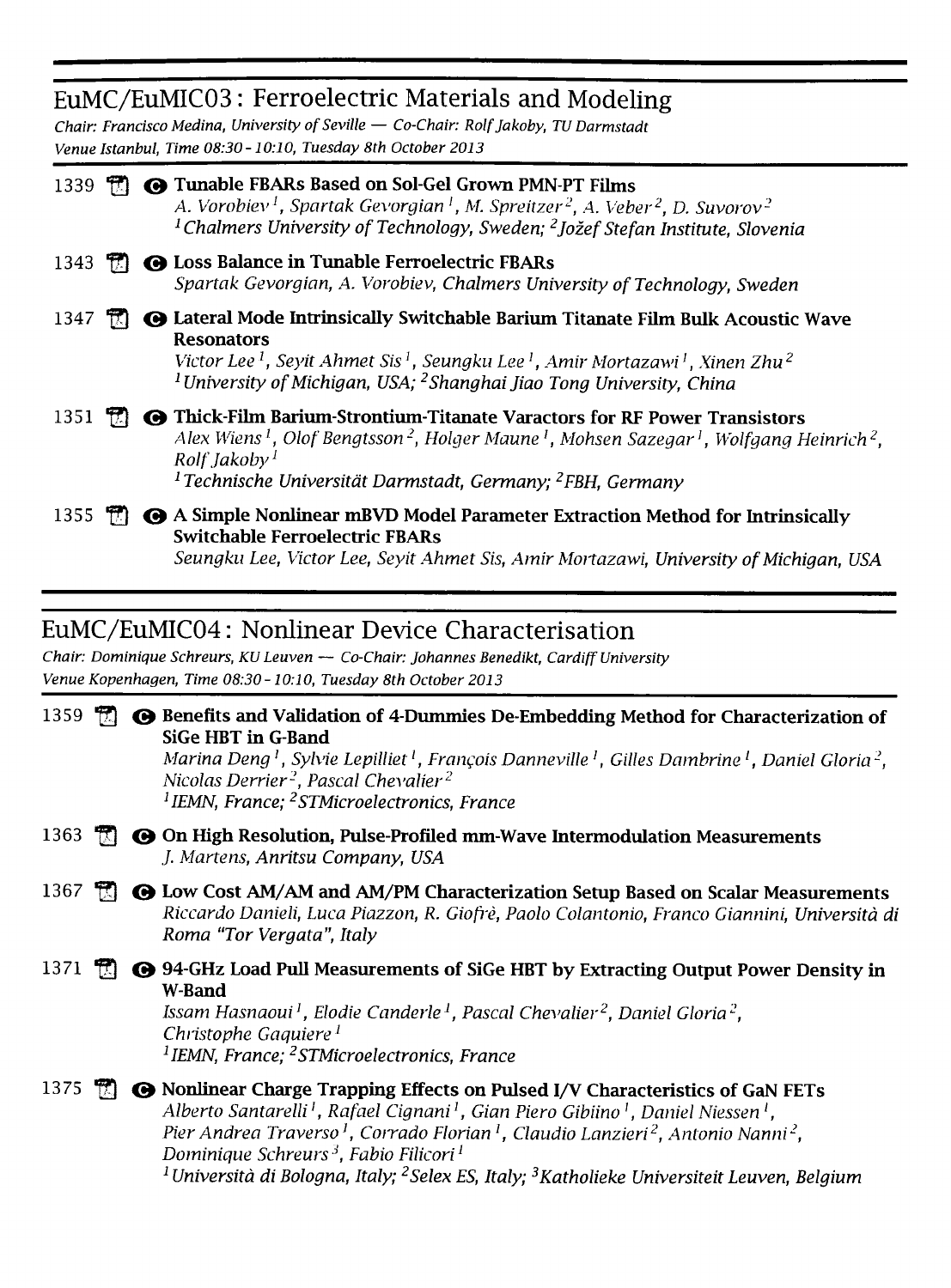## EuMC/EuMIC05: Innovative Design Approaches for GaN Power Amplifiers

Chair: Ernesto Limiti, University ofRome — Co-Chair: Renato Negra, RWTH Venue Kiew, Time 13:50-15:30, Tuesday 8th October 2013

| $1379$ M             | <b>@ L-Band AlGaN/GaN Power Amplifier with Protection Against Load Mismatch</b><br>M. van Heijningen <sup>1</sup> , G. van der Bent <sup>1</sup> , Eric H. van der Houwen <sup>1</sup> , A. Chowdhary <sup>2</sup> ,<br>F.E. van Vliet <sup>1</sup>                                                                      |
|----------------------|--------------------------------------------------------------------------------------------------------------------------------------------------------------------------------------------------------------------------------------------------------------------------------------------------------------------------|
|                      | <sup>1</sup> TNO, The Netherlands; <sup>2</sup> ESA, The Netherlands                                                                                                                                                                                                                                                     |
|                      | 1383 第 <b>@</b> A 65-100GHz Impedance Transforming Hybrid Coupler for a V-/W-Band AlGaN/GaN<br><b>MMIC</b>                                                                                                                                                                                                               |
|                      | P. Pahl <sup>1</sup> , S. Diebold <sup>1</sup> , D. Schwantuschke <sup>2</sup> , Sandrine Wagner <sup>2</sup> , R. Lozar <sup>2</sup> , Rüdiger Quay <sup>2</sup> ,<br>Ingmar Kallfass <sup>3</sup> , Thomas Zwick <sup>1</sup>                                                                                          |
|                      | <sup>1</sup> KIT, Germany; <sup>2</sup> Fraunhofer IAF, Germany; <sup>3</sup> Universität Stuttgart, Germany                                                                                                                                                                                                             |
| 1387                 | $\mathbb{T}$ $\Theta$ Load-Modulated GaN Power Amplifier Implementing Tunable Thick Film BST<br><b>Components</b>                                                                                                                                                                                                        |
|                      | Mhd. Tareq Arnous <sup>1</sup> , Alex Wiens <sup>2</sup> , Sebastian Preis <sup>1</sup> , Holger Maune <sup>2</sup> , Khaled Bathich <sup>1</sup> ,<br>M. Nikfalazar <sup>2</sup> , Rolf Jakoby <sup>2</sup> , Georg Boeck <sup>1</sup>                                                                                  |
|                      | <sup>1</sup> Technische Universität Berlin, Germany; <sup>2</sup> Technische Universität Darmstadt, Germany                                                                                                                                                                                                              |
| 1391                 | <b>The G</b> Class-BJ Power Amplifier Modes: The IMD Behavior of Reactive Terminations<br>Vincenzo Carrubba, Stephan Maroldt, Rüdiger Quay, Oliver Ambacher, Fraunhofer IAF,<br>Germany                                                                                                                                  |
| 1395<br>m            | <b>@</b> Wideband High Efficiency High Power GaN Amplifiers Using MIC and Quasi-MMIC<br><b>Technologies</b><br>C. Berrached <sup>1</sup> , D. Bouw <sup>1</sup> , M. Camiade <sup>1</sup> , Denis Barataud <sup>2</sup>                                                                                                  |
|                      | <sup>1</sup> United Monolithic Semiconductors, France; <sup>2</sup> XLIM, France                                                                                                                                                                                                                                         |
|                      |                                                                                                                                                                                                                                                                                                                          |
|                      | EuMC/EuMIC06: III-V Transceiver Circuits                                                                                                                                                                                                                                                                                 |
|                      | Chair: Ingmar Kallfass, University of Stuttgart - Co-Chair: Rüdiger Quay, Fraunhofer IAF                                                                                                                                                                                                                                 |
|                      | Venue Riga, Time 13:50 - 15:30, Tuesday 8th October 2013                                                                                                                                                                                                                                                                 |
| $\mathbb{E}$<br>1399 | <b>G</b> QFN-Packaged Highly-Linear Cascode GaN LNA MMIC from 0.5 to 3GHz<br>Stephan Maroldt <sup>1</sup> , Beatriz Aja <sup>2</sup> , Friedbert van Raay <sup>1</sup> , Sebastian Krause <sup>1</sup> ,<br>Peter Brückner <sup>1</sup> , Rüdiger Quay <sup>1</sup>                                                      |
|                      | <sup>1</sup> Fraunhofer IAF, Germany; <sup>2</sup> Universidad de Cantabria, Spain                                                                                                                                                                                                                                       |
| 1403<br>T٦           | A 0-Level Packaged RF-MEMS Switched Wideband GaAs LNA MMIC<br>A. Gustafsson <sup>1</sup> , C. Samuelsson <sup>2</sup> , R. Malmqvist <sup>1</sup> , S. Seok <sup>3</sup> , M. Fryziel <sup>3</sup> , N. Rolland <sup>3</sup> .<br>B. Grandchamp <sup>4</sup> , Tauno Vähä-Heikkilä <sup>5</sup> , R. Baggen <sup>6</sup> |
|                      | <sup>1</sup> FOI, Sweden; <sup>2</sup> SAAB Aerosystems, Sweden; <sup>3</sup> IEMN, France; <sup>4</sup> OMMIC, France; <sup>5</sup> VTT<br>Technical Research Centre of Finland, Finland; <sup>6</sup> IMST GmbH, Germany                                                                                               |
|                      |                                                                                                                                                                                                                                                                                                                          |
| T.                   | <b>● A Compact 94GHz FMCW Radar MMIC Based on 100nm InGaAs mHEMT Technology</b>                                                                                                                                                                                                                                          |
| 1407                 | with Integrated Transmission Signal Conditioning<br>Christian Zech, Axel Hülsmann, Rainer Weber, A. Tessmann, Sandrine Wagner,<br>Michael Schlechtweg, Arnulf Leuther, Oliver Ambacher, Fraunhofer IAF, Germany                                                                                                          |
| 1411<br>m            | <b>⊙</b> A 240GHz Quadrature Receiver and Transmitter for Data Transmission up to<br>40Gbit/s                                                                                                                                                                                                                            |

R. Henneberger <sup>+</sup>, Ingmar Kallfass <sup>></sup><br><sup>1</sup> Fraunhofer IAF, Germany; <sup>2</sup> Siemens AG, Germany; <sup>3</sup> KIT, Germany; <sup>4</sup> Radiometer Physics GmbH, Germany; <sup>5</sup>Universität Stuttgart, Germany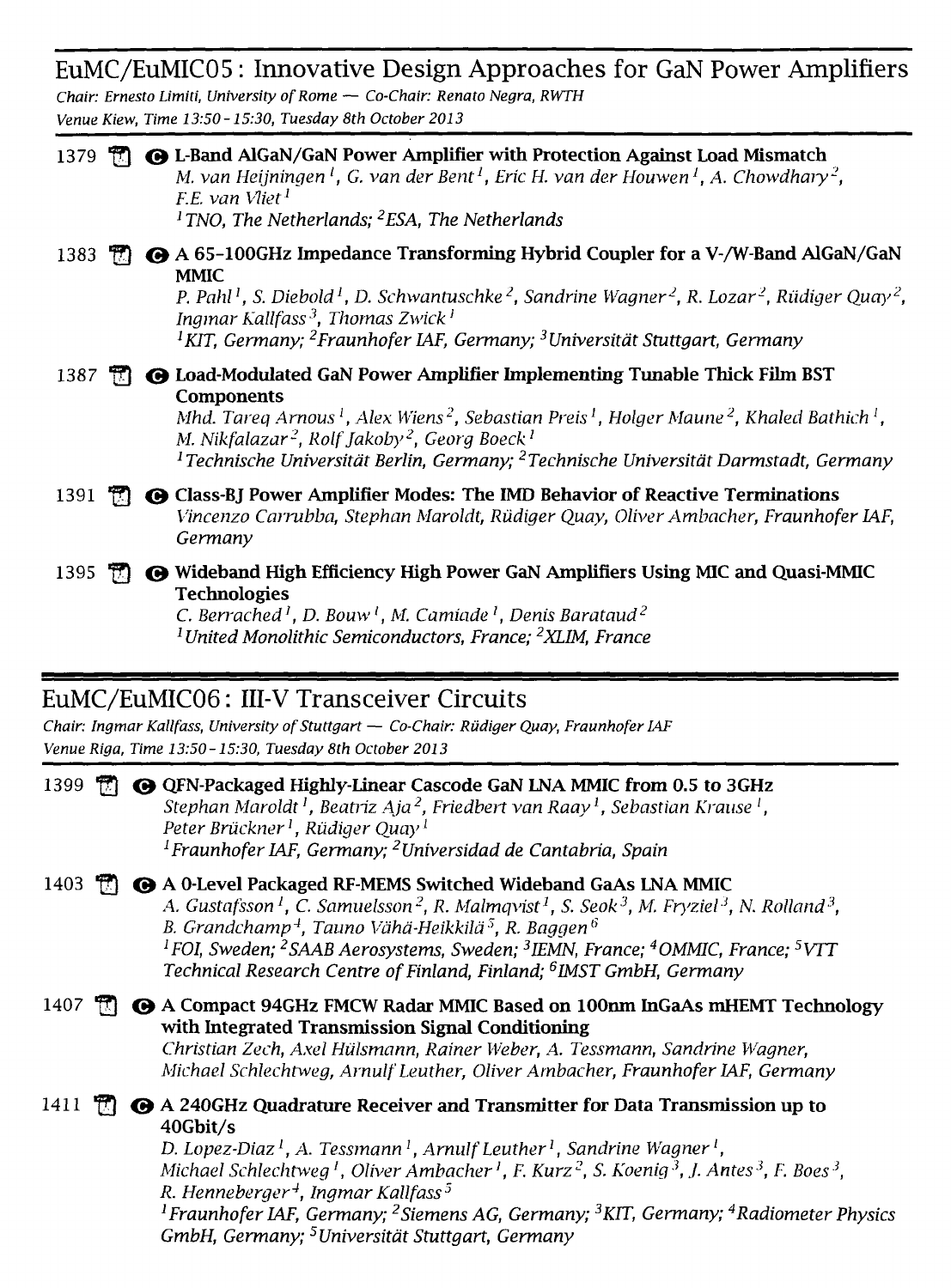## EuMIC/EuMC PosterOl: EuMIC/EuMC Poster Session

Chair: Alexander Kolpin, University of Erlangen Nurnberg — Co-Chair: Dietmar Kissinger, University ofErlangen Ntirnberg Venue Exhibition Hall, Time 10:00-18:00, Tuesday 8th October 2013

| 1415 $\frac{12}{10}$ |              | Antenna Design and Characterization for a 61GHz Transceiver in eWLB Package<br>M. PourMousavi <sup>1</sup> , M. Wojnowski <sup>2</sup> , Roman Agethen <sup>1</sup> , G. Sommer <sup>2</sup> , Robert Weigel <sup>1</sup> ,<br>A. Hagelauer <sup>1</sup>                                                                                                                                     |
|----------------------|--------------|----------------------------------------------------------------------------------------------------------------------------------------------------------------------------------------------------------------------------------------------------------------------------------------------------------------------------------------------------------------------------------------------|
|                      |              | <sup>1</sup> FAU Erlangen-Nürnberg, Germany; <sup>2</sup> Infineon Technologies, Germany                                                                                                                                                                                                                                                                                                     |
| 1419                 | T.           | <b>G</b> Transmission Lines on Flexible Substrates with Minimized Dispersion and Losses<br>Heinrich Wolf, Horst Gieser, Linus Maurer, Fraunhofer EMFT, Germany                                                                                                                                                                                                                               |
| 1423                 | $\mathbb{R}$ | <b>@ Liquid Crystal and Infrared Thermography on Coated SAW Devices</b><br>C. Huck <sup>1</sup> , H.P. Zidek <sup>2</sup> , Thomas Ebner <sup>2</sup> , Karl C. Wagner <sup>2</sup> , Achim Wixforth <sup>1</sup><br><sup>1</sup> Universität Augsburg, Germany; <sup>2</sup> TDK Corporation, Germany                                                                                       |
| 1427                 |              | <b>Theory A</b> Novel Method to Improve the Power Capabilities of Microwave Components<br>Rui Wang <sup>1</sup> , Yun Li <sup>1</sup> , Na Zhang <sup>1</sup> , Wanzhao Cui <sup>1</sup> , Ye Ming <sup>2</sup> , Yongning He <sup>2</sup><br><sup>1</sup> CAST, China; <sup>2</sup> Xi'an Jiaotong University, China                                                                        |
| 1431                 | $\mathbb{R}$ | <b>@ Microwave Characterization of Ferroelectric Thin Films for Novel Compact Tunable</b>                                                                                                                                                                                                                                                                                                    |
|                      |              | <b>BST Filters</b><br>Rosa De Paolis <sup>1</sup> , Fabio Coccetti <sup>1</sup> , Sandrine Payan <sup>2</sup> , Anthony Rousseau <sup>2</sup> ,<br>Mario Maglione <sup>2</sup> , Guillaume Guegan <sup>3</sup><br><sup>1</sup> LAAS, France; <sup>2</sup> ICMCB, France; <sup>3</sup> STMicroelectronics, France                                                                             |
|                      |              | 1435 [7] $\bigcirc$ A New Fail-Safe Switch for Fast Ethernet Networks with a Defined State in Case of                                                                                                                                                                                                                                                                                        |
|                      |              | <b>DC-Power Loss: Design and Test</b><br>M. Balducci <sup>1</sup> , W. Fischer <sup>2</sup> , P. Klose <sup>2</sup> , S. Schneele <sup>3</sup> , Roberto Sorrentino <sup>4</sup> , Volker Ziegler <sup>3</sup><br><sup>1</sup> Universität Ulm, Germany; <sup>2</sup> Airbus Deutschland, Germany; <sup>3</sup> EADS Innovation Works,<br>Germany; <sup>4</sup> Università di Perugia, Italy |
|                      |              |                                                                                                                                                                                                                                                                                                                                                                                              |
| 1439 $\mathbb{R}$    |              | <b>@ Resonant Substrate-Integrated Near-Field Sensors with Improved Sensitivity</b><br>Nora Haase, Arne F. Jacob, Technische Universität Hamburg-Harburg, Germany                                                                                                                                                                                                                            |
| 1443                 |              | <b>The One Terahertz Range Diode Based on Electron Field Emission of AlGaN Microcathode</b><br>N.M. Goncharuk, V.V. Malyshko, V.A. Orehovskiy, N.F. Karushkin, RI "Orion", Ukraine                                                                                                                                                                                                           |
| 1447                 |              | ← Flexible Polyethylene Terephthalate-Based Inkjet Printed CPW-Fed Monopole Antenna                                                                                                                                                                                                                                                                                                          |
|                      |              | for 60GHz ISM Applications<br>K. Hettak <sup>1</sup> , Tyler N. Ross <sup>2</sup> , R. James <sup>1</sup> , A. Momciu <sup>1</sup> , J. Wight <sup>2</sup><br><sup>1</sup> Communications Research Centre Canada, Canada; <sup>2</sup> Carleton University, Canada                                                                                                                           |
| 1451                 |              | <b>The Open Predically Switched Microwave and Antenna Structures</b><br>Wayne S.T. Rowe, Xutao Tang, RMIT University, Australia                                                                                                                                                                                                                                                              |
| 1455                 | $\mathbb{H}$ | <b>O</b> Towards a Large-Signal Noise Model for GaN HEMT Devices<br>Matthias Rudolph <sup>1</sup> , Ralf Doerner <sup>2</sup>                                                                                                                                                                                                                                                                |
|                      |              | <sup>1</sup> Brandenburgische Technische Universität, Germany; <sup>2</sup> FBH, Germany                                                                                                                                                                                                                                                                                                     |
| 1459                 | m            | <b>G</b> Extension of the Load-Line Theory by Investigating the Impact of the Knee-Voltage on<br><b>Output-Power and Efficiency</b><br>Pinarello Sandro <sup>1</sup> , Jan-Erik Mueller <sup>1</sup> , Robert Weigel <sup>2</sup><br><sup>1</sup> Intel Mobile Communications, Germany; <sup>2</sup> FAU Erlangen-Nürnberg, Germany                                                          |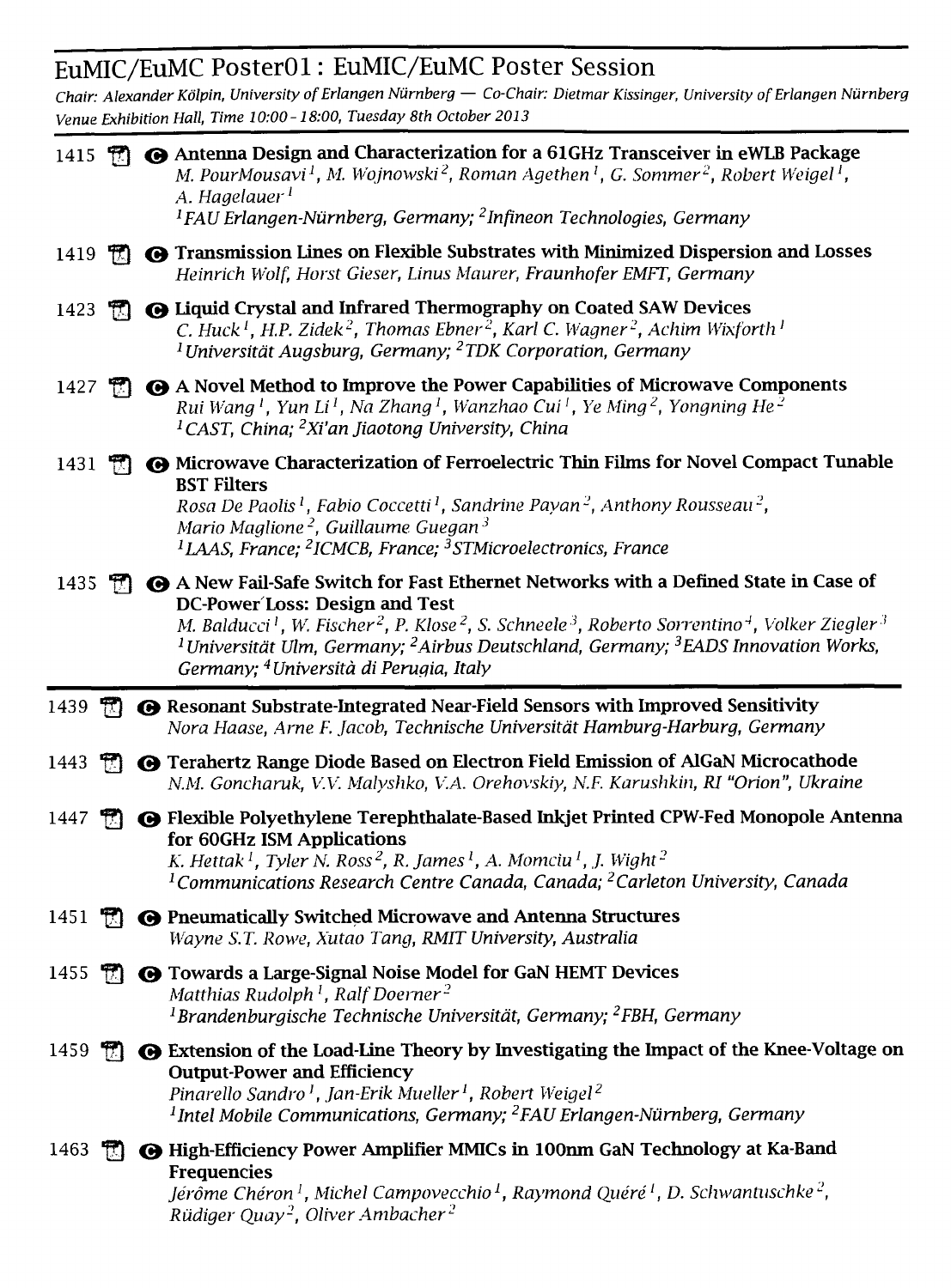| 1467 |              | <b>Theory A Robust Ku-Band Low Noise Amplifier Using an Industrial 0.25-</b> $\mu$ m AlGaN/GaN on<br><b>SiC Process</b>                                                                                                                                                                                                                                                                                                                           |
|------|--------------|---------------------------------------------------------------------------------------------------------------------------------------------------------------------------------------------------------------------------------------------------------------------------------------------------------------------------------------------------------------------------------------------------------------------------------------------------|
|      |              | Davide Resca <sup>1</sup> , Francesco Scappaviva <sup>1</sup> , Corrado Florian <sup>2</sup> , Stéphane Rochette <sup>3</sup> ,<br>Jean-Luc Muraro <sup>3</sup> , Valeria Di Giacomo Brunel <sup>4</sup> , Christophe Chang <sup>4</sup> , Didier Baglieri <sup>4</sup><br><sup>1</sup> MEC, Italy; <sup>2</sup> Università di Bologna, Italy; <sup>3</sup> Thales Alenia Space, France; <sup>4</sup> United<br>Monolithic Semiconductors, France |
| 1471 | $\mathbb{H}$ | $\bullet$ Nonlinear Transistor Modeling for Industrial 0.25- $\mu$ m AlGaN-GaN HEMTs<br>Christophe Chang <sup>1</sup> , Valeria Di Giacomo Brunel <sup>1</sup> , Didier Floriot <sup>1</sup> , Jan Grünenpütt <sup>2</sup> ,<br>Michael Hosch <sup>2</sup> , Hervé Blanck <sup>2</sup><br><sup>1</sup> United Monolithic Semiconductors, France; <sup>2</sup> United Monolithic Semiconductors, Germany                                           |
| 1475 | T.           | A Novel Topology of Matching Network for Realizing Broadband High Efficiency<br><b>Continuous Class-F Power Amplifiers</b><br>Renbin Tong, Songbai He, Bohai Zhang, Zhongpo Jiang, Xianyun Hou, Fei You, UESTC,<br>China                                                                                                                                                                                                                          |
| 1479 |              | $\mathbb{R}$ $\bullet$ A Simplified Procedure for the Design of Continuous Class-F Power Amplifiers<br>B. Merrick, J. King, T. Brazil, University College Dublin, Ireland                                                                                                                                                                                                                                                                         |
| 1483 | m            | <b>G</b> Design Methodology for Distributed Power Amplifier in Software-Defined Radio<br><b>Applications</b><br>Diego Palombini, Andrea Bentini, Mirko Palomba, Sergio Dibello, Ernesto Limiti, Università<br>di Roma "Tor Vergata", Italy                                                                                                                                                                                                        |
| 1487 |              | <b>THE OF Microwave Watt-Level Rectifiers for Power Recycling Applications</b><br>Junfeng Xu <sup>1</sup> , Wei Tai <sup>2</sup> , David S. Ricketts <sup>3</sup><br><sup>1</sup> MIT, USA; <sup>2</sup> Carnegie Mellon University, USA; <sup>3</sup> North Carolina State University, USA                                                                                                                                                       |
|      |              |                                                                                                                                                                                                                                                                                                                                                                                                                                                   |
| 1491 | T.           | <b>Efficiency Enhancement of an Envelope Tracking Power Amplifier Combining Supply</b><br><b>Shaping and Dynamic Biasing</b><br>F.F. Tafuri, D. Sira, O.K. Jensen, T. Larsen, Aalborg University, Denmark                                                                                                                                                                                                                                         |
| 1495 |              | <b>TR @ Wideband High Efficiency Multi-Band, Multi-Mode (LTE/WCDMA/GSM) Power</b><br><b>Amplifier for Mobile Terminals</b><br>John C. Clifton <sup>1</sup> , Alan Lawrenson <sup>1</sup> , Hideshi Motoyama <sup>2</sup> , Kazumasa Kohama <sup>2</sup><br><sup>1</sup> Sony Europe, UK; <sup>2</sup> Sony Corporation, Japan                                                                                                                     |
|      |              | 1499 $\Box$ $\Box$ A Low Phase Noise Quadrature Ring Oscillator Using 0.5 $\mu$ m GaN-on-Si HEMT<br>Fan-Hsiu Huang, Guan-Ting Lee, Hsien-Chin Chiu, Chang Gung University, Taiwan                                                                                                                                                                                                                                                                 |
| 1503 |              | $\mathbb{T}$ $\Theta$ Variable Gain Amplifier Architecture with Constant Matching and Insertion Phase<br>Mirko Palomba <sup>1</sup> , Andrea Bentini <sup>1</sup> , Riccardo Cleriti <sup>1</sup> , Ernesto Limiti <sup>1</sup> , Mauro Ferrari <sup>2</sup><br><sup>1</sup> Università di Roma "Tor Vergata", Italy; <sup>2</sup> Elettronica S.p.A., Italy                                                                                      |
|      |              | 1507 <sup>150</sup> $\Theta$ A 159-169GHz Frequency Source with 1.26mW Peak Output Power in 65nm CMOS<br>Bassam Khamaisi, Eran Socher, Tel Aviv University, Israel                                                                                                                                                                                                                                                                                |
| 1511 |              | <sup>1</sup> <sup>1</sup> $\bullet$ A Monolithic DC-70-GHz Broadband Distributed Amplifier Using 90-nm CMOS Process<br>Si-Hua Chen <sup>1</sup> , Shou-Hsien Weng <sup>1</sup> , Yu-Cheng Liu <sup>1</sup> , Hong-Yeh Chang <sup>1</sup> , Jeng-Han Tsai <sup>2</sup> .<br>Meng-Han Li <sup>1</sup> , Shu-Yan Huang <sup>1</sup><br><sup>1</sup> National Central University, Taiwan; <sup>2</sup> National Taiwan Normal University, Taiwan      |
| 1515 |              | $\mathbb{T}$ $\Theta$ Criteria for Maximum Spurious Free Dynamic Range of a Receiver System<br>Justin R. Magers, National Instruments, USA                                                                                                                                                                                                                                                                                                        |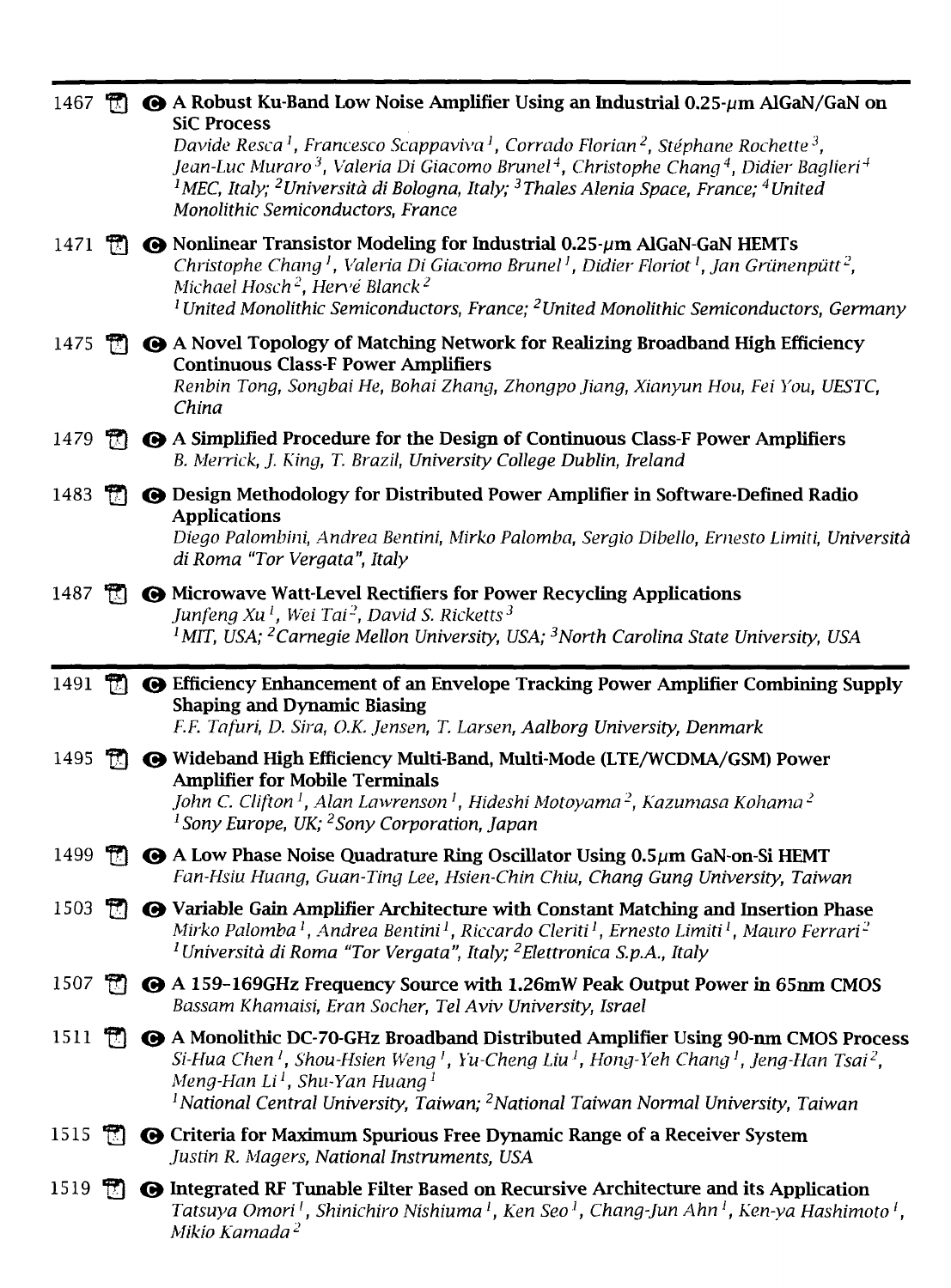|          |              | 1523 <sup>1</sup> $\odot$ Concurrent Dual-Band 1-Bit Digital Transmitter Using Band-Pass Delta-Sigma<br><b>Modulator</b>                                                                                                                                                                                                                                                                                                  |
|----------|--------------|---------------------------------------------------------------------------------------------------------------------------------------------------------------------------------------------------------------------------------------------------------------------------------------------------------------------------------------------------------------------------------------------------------------------------|
|          |              | Takashi Maehata <sup>1</sup> , Kazuyuki Totani <sup>1</sup> , Suguru Kameda <sup>2</sup> , Noriharu Suematsu <sup>2</sup><br><sup>1</sup> Sumitomo Electric Industries Ltd., Japan; <sup>2</sup> Tohoku University, Japan                                                                                                                                                                                                 |
| 1527     | $\mathbb{R}$ | <b>G</b> Blind Nonlinear Compensation Technique for RF Receiver Front-End<br>Yuelin Ma, Yasushi Yamao, University of Electro-Communications, Japan                                                                                                                                                                                                                                                                        |
|          |              | 1531 <b>R @</b> Design of a 24GHz Analog Frontend for an Optically Powered RFID Transponder for<br>the Integration into Metallic Components<br>Johannes Meyer, Quang Huy Dao, Bernd Geck, Leibniz Universität Hannover, Germany                                                                                                                                                                                           |
| 1535     |              | <b>Theorem CO</b> Frequency Enhancement of a 40-nm CMOS Static Frequency Divider by Negative<br>Capacitance<br>V. Issakov <sup>1</sup> , G. Mangraviti <sup>1</sup> , V. Szortyka <sup>1</sup> , V. Vidojkovic <sup>1</sup> , G. Vandersteen <sup>2</sup> , P. Wambacq <sup>1</sup><br><sup>1</sup> IMEC, Belgium; <sup>2</sup> Vrije Universiteit Brussel, Belgium                                                       |
| 1539     | $\mathbb{R}$ | <b>@ InP DHBT TIA-DMUX Integrated Circuit for 100-Gb/s Optical Communication Systems</b><br>J.-Y. Dupuy <sup>1</sup> , A. Konczykowska <sup>1</sup> , F. Jorge <sup>1</sup> , M. Riet <sup>1</sup> , P. Berdaguer <sup>1</sup> , V. Nodjiadjim <sup>1</sup> ,<br>J. Godin <sup>1</sup> , A. Ouslimani <sup>2</sup><br><sup>1</sup> III-V Lab, France; <sup>2</sup> ECS-Lab (EA 3649), France                              |
|          |              | 1543 <b>T. O</b> Design and Breakdown Behavior of 77GHz Variable Gain Power Amplifiers in<br><b>SiGe-Technology</b><br>K. Borutta <sup>1</sup> , B. Laemmle <sup>1</sup> , Christoph Wagner <sup>2</sup> , Linus Maurer <sup>2</sup> , Robert Weigel <sup>1</sup> ,<br>Dietmar Kissinger <sup>1</sup><br><sup>1</sup> FAU Erlangen-Nürnberg, Germany; <sup>2</sup> DICE, Austria                                          |
| $1547$ M |              | <b>← 180GHz Frequency Doubler in Transferred-Substrate InP HBT Technology with 4dBm</b><br><b>Output Power</b><br>T. Jensen, Tomas Kraemer, Viktor Krozer, Wolfgang Heinrich, FBH, Germany                                                                                                                                                                                                                                |
| 1551     | m            | An Efficient SiGe Double-Balanced Mixer with a Differential Rat-Race Coupler<br>Herman Jalli Ng <sup>1</sup> , Martin Jahn <sup>1</sup> , Reinhard Feger <sup>1</sup> , Christoph Wagner <sup>2</sup> , Andreas Stelzer <sup>1</sup><br><sup>1</sup> Johannes Kepler Universität Linz, Austria; <sup>2</sup> DICE, Austria                                                                                                |
| 1555     | m            | <b>← A 60-GHz High-Gain, Low-Power, 3.7-dB Noise-Figure Low-Noise Amplifier in 90-nm</b><br><b>CMOS</b><br>Hsin-Chih Kuo, Huey-Ru Chuang, National Cheng Kung University, Taiwan                                                                                                                                                                                                                                          |
| 1559     |              | <b>● E-Band Receiver and Transmitter Modules with Simply Reflow-Soldered 3-D WLCSP</b><br>MMIC's<br>K. Tsukashima <sup>1</sup> , M. Kubota <sup>1</sup> , O. Baba <sup>1</sup> , T. Kawasaki <sup>1</sup> , A. Yonamine <sup>1</sup> , T. Tokumitsu <sup>1</sup> ,<br>Y. Hasegawa <sup>2</sup><br><sup>1</sup> Sumitomo Electric Industries Ltd., Japan; <sup>2</sup> Sumitomo Electric Device Innovations Inc.,<br>Japan |
| 1563     |              | <b>← An Improved Switched Injection-Locked Oscillator for Ranging and Communication</b><br><b>Systems</b><br>Alexander Esswein, Robert Weigel, Thomas Ussmüller, Christian Carlowitz, Martin Vossiek,<br>FAU Erlangen-Nürnberg, Germany                                                                                                                                                                                   |
| 1567     |              | <b>G</b> Next-Generation CMOS-on-Insulator Multi-Element Network for Broadband Antenna<br>Tuning<br>Tero Ranta, Richard Whatley, Chih-Chieh Cheng, Marc Facchini, Peregrine Semiconductor<br>Corporation, USA                                                                                                                                                                                                             |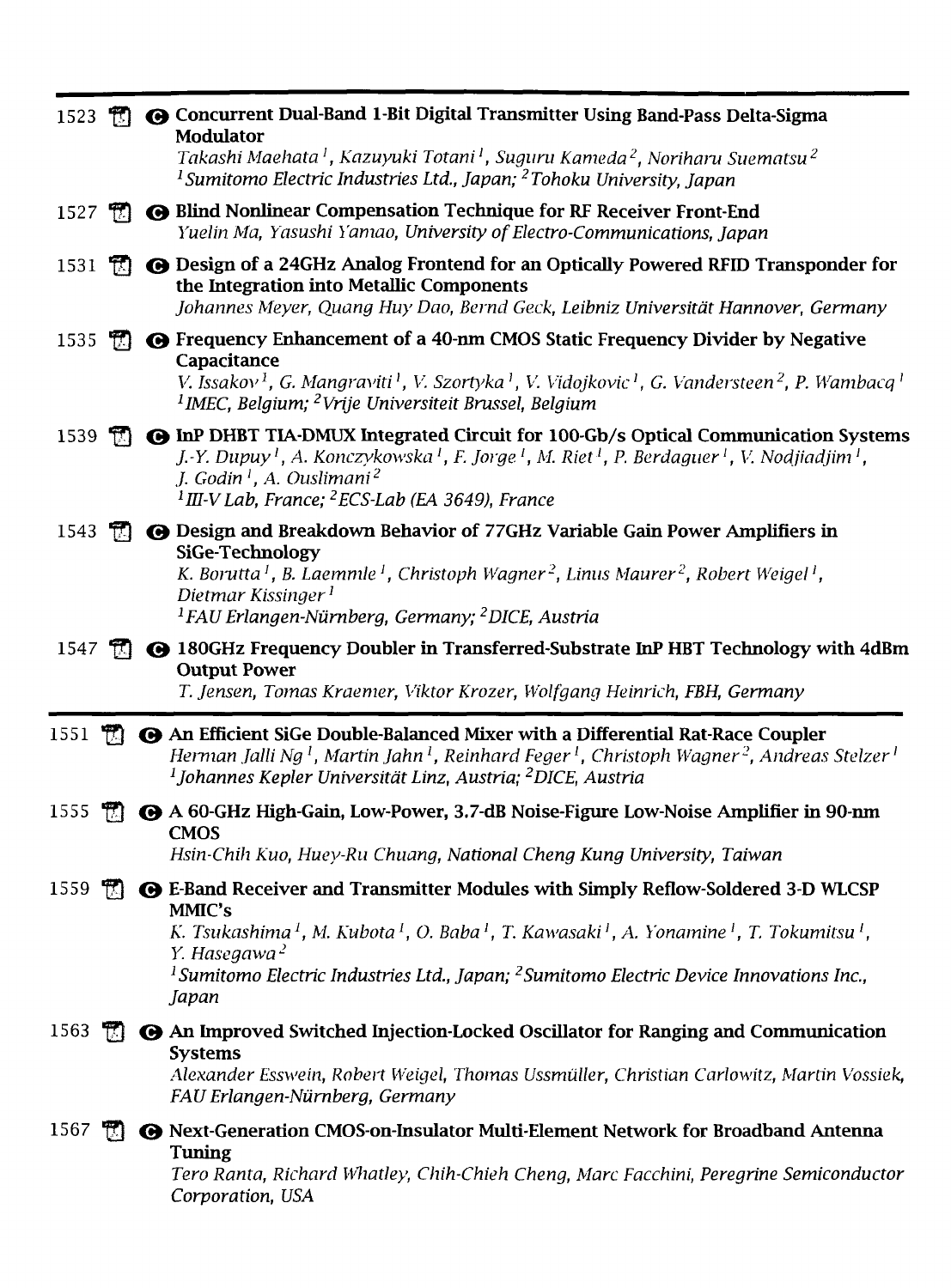## EuMC/EuRADOl: RF Engineering and Education

Chair: Dietmar Kissinger, University ofErlangen Niirnberg — Co-Chair: Bianca Will, Ruhr-University Bochum Venue Oslo, Time 16:00-17:40, Wednesday 9th October 2013

|  | 1571 [7] <b>@</b> Active Learning, Hardware Projects and Reverse Instruction in Microwave/RF<br><b>Education</b><br>Branimir Pejcinovic, Richard L. Campbell, Portland State University, USA                                                             |
|--|----------------------------------------------------------------------------------------------------------------------------------------------------------------------------------------------------------------------------------------------------------|
|  | 1575 <b>Theor</b> Activating Teaching for Quality Learning<br>Vitaliy Zhurbenko, Technical University of Denmark, Denmark                                                                                                                                |
|  | 1579 第 O Using UltraWideband to Teach Electromagnetics<br>Alan Petroff, Time Domain, USA                                                                                                                                                                 |
|  | 1583 [7] <b>@</b> Photonic Crystal Waveguide Design: A Didactic Microwave Approach<br>T.P. Pasetto <sup>1</sup> , A.S.B. Sombra <sup>2</sup> , V.F. Rodríguez-Esquerre <sup>3</sup> , S.E. Barbin <sup>4</sup> .<br>H.E. Hernández-Figueroa <sup>1</sup> |

 $^1$ UNICAMP, Brazil;  $^2$ UFC, Brazil;  $^3$ UFBA, Brazil;  $^4$ USP, Brazil

#### EuMC/EuRAD02: Advances in Six-Port Technology

Chair: Alexander Kölpin, University of Erlangen-Nürnberg Co-Chair: Serioja Tatu, Institut national de la recherche scientiflque Venue St. Petersburg, Time 08:30-10:10, Thursday 10th October 2013

|  | 1587 $\bigcirc$ Six-Port Technology for Precise Geometrical Measurement Applications – A |  |  |  |
|--|------------------------------------------------------------------------------------------|--|--|--|
|  | Overview                                                                                 |  |  |  |

Alexander Koelpin, G. Vinci, S. Lindner, S. Mann, Francesco Barbon, Sarah Linz, Florian Oestetie, Robert Weigel, FAU Erlangen-Nurnberg, Germany

- 1591 **(C)** Six-Port Technology for Millimeter Wave MIMO Systems T. Jiang<sup>1</sup>, D. Hammou<sup>2</sup>, C. Hannachi<sup>2</sup>, M. Nedil<sup>2</sup>, J.-F. Frigon<sup>1</sup>, Ke Wu<sup>1</sup>, S.O. Tatu  $1$ École Polytechnique de Montréal, Canada; <sup>2</sup>INRS-EMT, Canada
- 1595 <sup>2</sup>  $\bullet$  Six-Port and Five-Port Receivers for UWB and Optical Communications I. Molina-Fernández, A. Moscoso-Mártir, J.M. Avila-Ruiz, R. Halir, P. Reyes-Iglesias L. Moreno-Pozas, J. de-Oliva-Rubio, A. Ortega-Moñux, Universidad de Málaga, Spain
- 1599 **\*\***  $\bullet$  Six-Port Microwave Interferometer Radar for Mechanical Vibration Analysis G. Vinci<sup>1</sup>, S. Lindner<sup>2</sup>, S. Mann<sup>2</sup>, Francesco Barbon<sup>2</sup>, Sarah Linz<sup>2</sup>, Robert Weigel Alexander Koelpin <sup>2</sup>  $<sup>1</sup>$ InnoSenT GmbH, Germany; <sup>2</sup>FAU Erlangen-Nürnberg, Germany</sup>
- 1603 <sup>[7]</sup> O Three-Paths Microwave Interferometric System Based on a Six-Port Technique Kamel Haddadi, Tuami Lasri, IEMN, France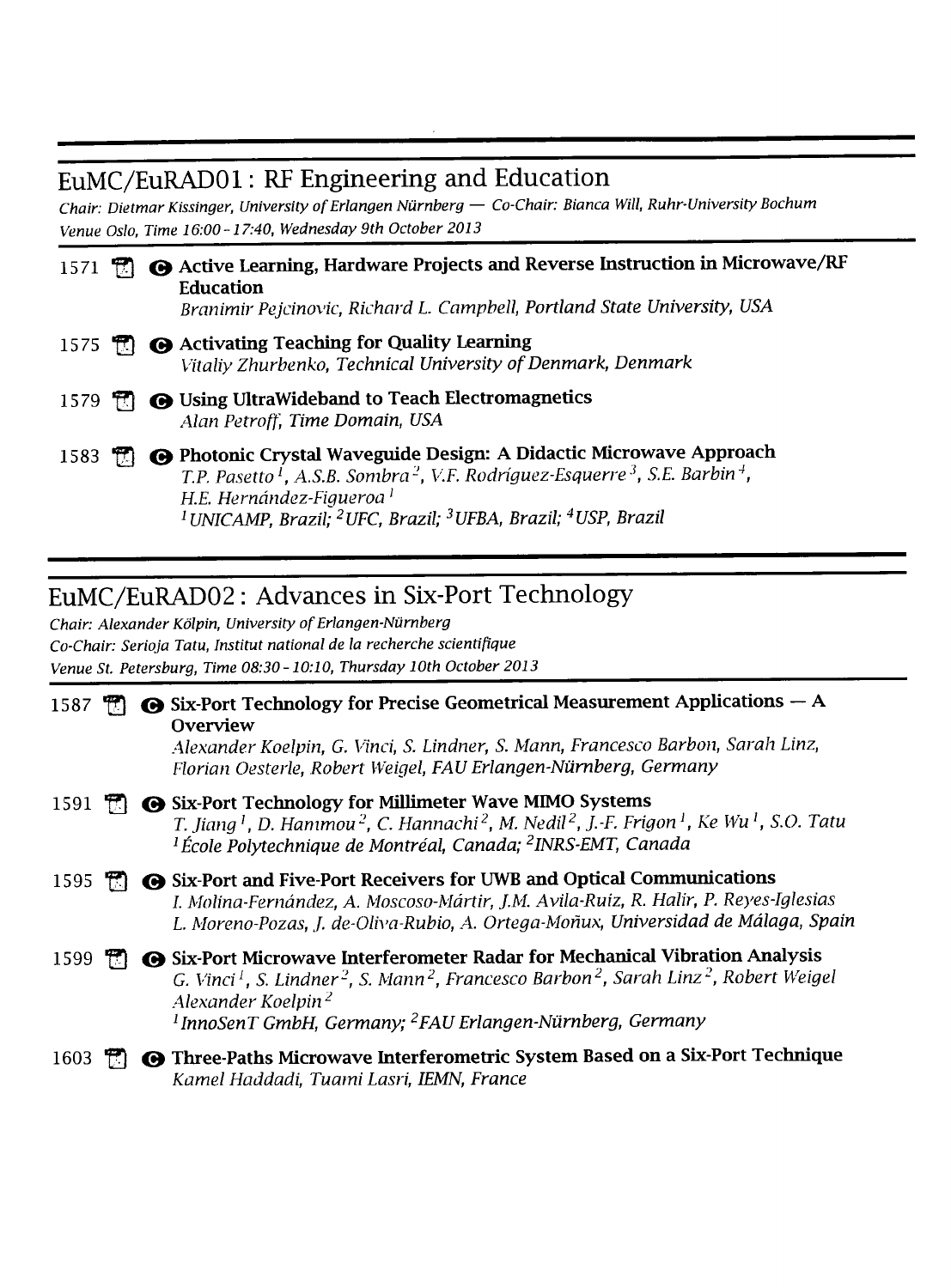| EuMC/EuRAD03: Millimeter-Wave Phased Arrays for Communications and Radar<br>Chair: Philippe Eudeline, Thales Air Systems — Co-Chair: Wolfgang Menzel, University of Ulm<br>Venue Kopenhagen, Time 08:30 - 10:10, Thursday 10th October 2013 |  |  |                                                                                                                                                                                                                                                                                                                                                                                                                  |  |
|---------------------------------------------------------------------------------------------------------------------------------------------------------------------------------------------------------------------------------------------|--|--|------------------------------------------------------------------------------------------------------------------------------------------------------------------------------------------------------------------------------------------------------------------------------------------------------------------------------------------------------------------------------------------------------------------|--|
| 1607                                                                                                                                                                                                                                        |  |  | ← Full-Space Scanning Phased Array System for Future Integrated High Data Rate<br><b>Communication over E-Band and Beyond</b><br>Ajay Babu Guntupalli, Ke Wu, École Polytechnique de Montréal, Canada                                                                                                                                                                                                            |  |
| 1611                                                                                                                                                                                                                                        |  |  | A SiGe-Based 16-Channel Phased Array Radar System at W-Band for Automotive<br><b>Applications</b><br>Paul Schmalenberg, Jae Seung Lee, Koji Shiozaki, TEMA, USA                                                                                                                                                                                                                                                  |  |
| 1615                                                                                                                                                                                                                                        |  |  | <b>●</b> 79GHz CMOS Circuits for Phase/Amplitude Calibration in High-Resolution<br><b>Beamforming Radar Systems</b><br>Masaki Kanemaru <sup>1</sup> , Junji Sato <sup>1</sup> , Kenji Takahashi <sup>2</sup> , Toshiakira Ando <sup>1</sup> , Hiroshi Komori <sup>1</sup> ,<br>Michiaki Matsuo <sup>I</sup><br><sup>1</sup> Panasonic Corporation, Japan; <sup>2</sup> Panasonic System Networks Co. Ltd., Japan |  |
| 1619                                                                                                                                                                                                                                        |  |  | <b>● A 60GHz Band 2×4 Planar Dipole Phased Array Antenna Using Flip Chip Mounted</b><br><b>MMIC Mixers</b><br>Yuya Suzuki, Satoshi Yoshida, Tuan Thanh Ta, Shoichi Tanifuji, Suquru Kameda,<br>Noriharu Suematsu, Tadashi Takagi, Kazuo Tsubouchi, Tohoku University, Japan                                                                                                                                      |  |
| 1623                                                                                                                                                                                                                                        |  |  | <b> ← A Prototype of 60GHz Multiple-Beam Phased Array for Limited Scan</b><br>Qinghua Lai, Pei Li, Mouping Jin, Chu Gao, Tongli Yuan, ECRIEE, China                                                                                                                                                                                                                                                              |  |

## EuMC/EuRAD04: Microwave Imaging Principles and Systems

Chair: Alexander Yarovoy, Delft University of Technology — Co-Chair: Volker Ziegler, EADS Innovation Works Venue Helsinki, Time 08:30-10:10, Thursday 10th October 2013

| 1627 |  | <b>O Increasing Measurement Speed in mm-Wave Imaging Systems by Means of Frequency</b><br><b>Multiplexing</b><br>Tobias Koeppel <sup>1</sup> , Sebastian Methfessel <sup>1</sup> , Andreas Schiessl <sup>2</sup> , Lorenz-Peter Schmidt <sup>1</sup><br><sup>1</sup> FAU Erlangen-Nürnberg, Germany; <sup>2</sup> Rohde & Schwarz, Germany                                                                                                     |
|------|--|------------------------------------------------------------------------------------------------------------------------------------------------------------------------------------------------------------------------------------------------------------------------------------------------------------------------------------------------------------------------------------------------------------------------------------------------|
| 1631 |  | <b>O Phase Error Sensitivity in Multistatic Microwave Imaging Systems</b><br>Andreas Schiessl <sup>1</sup> , Andreas Genghammer <sup>1</sup> , Sherif Sayed Ahmed <sup>1</sup> , Lorenz-Peter Schmidt <sup>2</sup><br><sup>1</sup> Rohde & Schwarz, Germany; <sup>2</sup> FAU Erlangen-Nürnberg, Germany                                                                                                                                       |
| 1635 |  | <b>G</b> SUMIRAD – A Fast Imaging MMW Radiometer for Security and Safety Applications<br>Stephan Dill, Markus Peichl, Daniel Rudolf, DLR, Germany                                                                                                                                                                                                                                                                                              |
| 1639 |  | <b>● 79GHz-Band Coded Pulse Compression Radar System Performance in Outdoor for</b><br><b>Pedestrian Detection</b><br>Kiyotaka Kobayashi, Tadashi Morita, Hirohito Mukai, Takaaki Kishigami,<br>Yoichi Nakagawa, Panasonic Corporation, Japan                                                                                                                                                                                                  |
| 1643 |  | <b>G</b> Environmental Imaging with a Mobile UWB Security Robot for Indoor Localisation and<br><b>Positioning Applications</b><br>Rahmi Salman <sup>1</sup> , Ingolf Willms <sup>1</sup> , Takuya Sakamoto <sup>2</sup> , Toru Sato <sup>2</sup> , Alexander G. Yarovoy <sup>3</sup><br><sup>1</sup> Universität Duisburg-Essen, Germany; <sup>2</sup> Kyoto University, Japan; <sup>3</sup> Technische Universiteit<br>Delft, The Netherlands |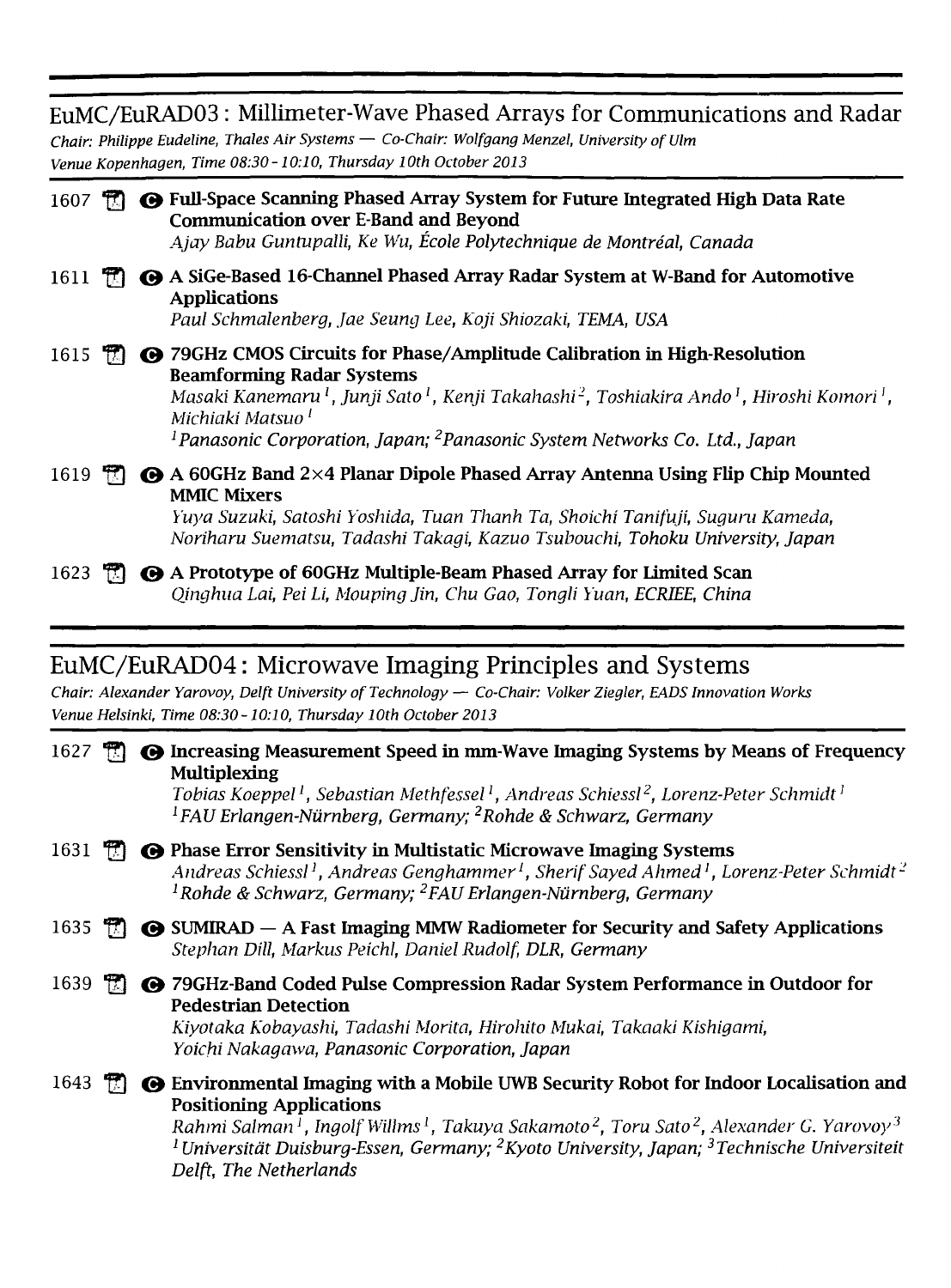#### EuMC/EuRAD05: Beam Forming Techniques for Phased Array Antennas

Chair: Jean-Yves Dauvignac, University of Nice-Sophia Antipolis — Co-Chair: Heinz-Peter Feldle, Cassidian Venue Hongkong, Time 10:40-12:20, Thursday 10th October 2013

| 1647 |    | <b>G</b> Horn Antenna Array for Imaging Reflector Antenna Engineering Model in 21-GHz<br>Band<br>Masafumi Nagasaka, Susumu Nakazawa, Masashi Kamei, Shoji Tanaka, Yasuhiro Ito,<br>NHK, Japan                                                            |
|------|----|----------------------------------------------------------------------------------------------------------------------------------------------------------------------------------------------------------------------------------------------------------|
| 1651 |    | $\Box$ $\Theta$ A Multiport Approach to Modelling of Phased Antenna Array for Radio Astronomy<br>Peter L. Tokarsky, Serge N. Yerin, National Academy of Sciences of Ukraine, Ukraine                                                                     |
| 1655 | T. | <b>G</b> Synthesis of Radiation Pattern Including Error Effect of Current Excitation with<br><b>Jamming Suppression Ability for Application in Radar Systems</b><br>O. Vendik, D. Kozlov, S. Kalinin, St. Petersburg Electrotechnical University. Russia |
| 1659 |    | <b>G</b> Design Methodology for Phased Subarray Antennas with Optimized Element Phase<br>Control<br>Won-Seok Lee, Seung-Tae Khang, Kyoung-Sub Oh, Jong-Won Yu, KAIST, Korea                                                                              |
| 1663 |    | <b>G</b> Group Delay Dispersion Engineered Antenna Array<br>Chung-Tse Michael Wu, Sam Gharavi, Babak Daneshrad, Tatsuo Itoh, University of<br>California at Los Angeles, USA                                                                             |

#### EuMC/EuRAD06: Dielectric and Lens Antennas

Chair: Arne Jacob, TU Hamburg-Harburg — Co-Chair: Yoke Leen Sit, Karlsruhe Institute of Technology Venue Kopenhagen, Time 10:40 -12:20, Thursday <sup>1</sup> Oth October 2013

| 1667 |  | <b>● Static and Electronic Shaping of the Radiated Electromagnetic Fields in Radial Arrays</b><br>of Substrate Integrated Leaky-Wave Antennas<br>Alejandro Javier Martinez-Ros, Raúl Guzmán-Quirós, José Luis Gómez-Tornero,<br>Universidad Politécnica de Cartagena, Spain                                                                                                                                      |
|------|--|------------------------------------------------------------------------------------------------------------------------------------------------------------------------------------------------------------------------------------------------------------------------------------------------------------------------------------------------------------------------------------------------------------------|
| 1671 |  | <b>G</b> High Performance 60-GHz Dielectric Rod Antenna with Dual Circular Polarization<br>M.W. Rousstia, M.H.A.J. Herben, Technische Universiteit Eindhoven, The Netherlands                                                                                                                                                                                                                                    |
| 1675 |  | <b>B</b> Broadband Metal-Plate Lens with Short Focal Length<br>H. Onoue, N. Kamiya, R. Suga, O. Hashimoto, Aoyama Gakuin University, Japan                                                                                                                                                                                                                                                                       |
| 1679 |  | <b>G</b> Electromagnetic Characterization of Supershaped Lens Antennas for High-Frequency<br><b>Applications</b><br>P. Bia <sup><math>l</math></sup> , Diego Caratelli <sup>2</sup> , Luciano Mescia <sup><math>l</math></sup> , J. Gielis <sup>3</sup><br><sup>1</sup> Politecnico di Bari, Italy; <sup>2</sup> Technische Universiteit Delft, The Netherlands; <sup>3</sup> Universiteit<br>Antwerpen, Belgium |
| 1683 |  | → A Feeding Concept of a Dielectric Hemispherical Lens Antenna for Polarimetric Radar<br><b>Applications</b><br>C. Dahl, Christian Schulz, Bianca Will, Ilona Rolfes, Christoph Baer, Thomas Musch,<br>Ruhr-Universität Bochum, Germany                                                                                                                                                                          |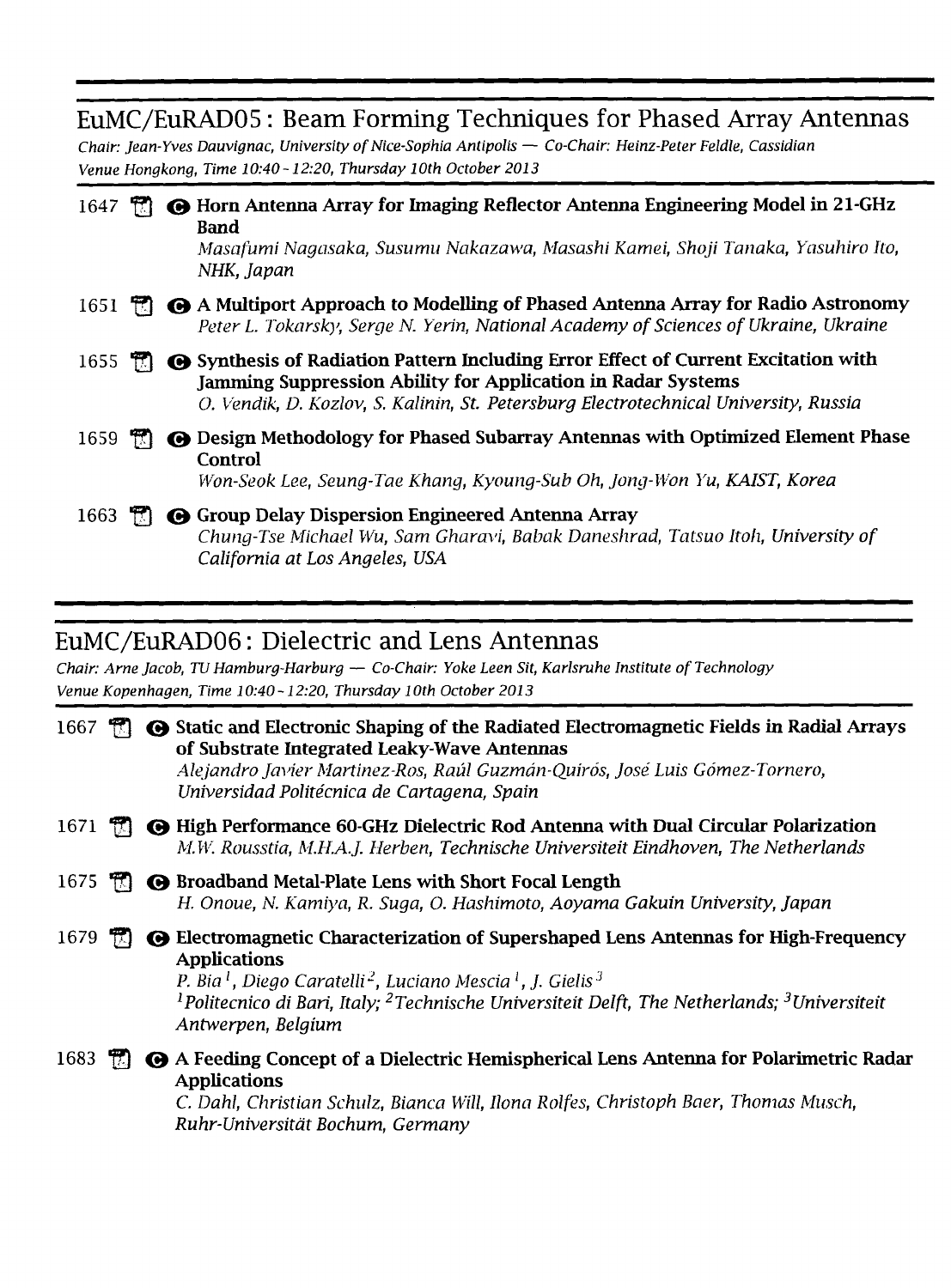#### EuMC/EuRAD07: Antenna Arrays for Radar and Radiometry

Chair: Peter Knott, Fraunhofer FHR — Co-Chair: Bianca Will, Ruhr-Universitdt Bochum Venue Kopenhagen, Time 13:50-15:30, Thursday 10th October 2013

| 1687 |      | $\odot$ Submillimeter Wave 8×1 Antenna Array with Dielectric Rods to Improve the<br><b>Radiation Pattern</b><br>R. Camblor, S. Ver Hoeye, C. Vázquez, G. Hotopan, M. Fernández, A. Hadarig,<br>F. Las-Heras, Universidad de Oviedo, Spain                                                            |
|------|------|------------------------------------------------------------------------------------------------------------------------------------------------------------------------------------------------------------------------------------------------------------------------------------------------------|
| 1691 |      | <b>The Design of a Broadband Slotted Waveguide Antenna for Electronical Beam</b><br><b>Steering Applications in MW Radiometry</b><br>Eric Schreiber, Matthias Jirousek, Markus Peichl, Helmut Süß, DLR, Germany                                                                                      |
| 1695 | TXI. | <b>◯</b> 2-D Antenna Array Geometries for MIMO Radar Imaging by Digital Beamforming<br>Marlene Harter <sup>1</sup> , Tobias Mahler <sup>1</sup> , Tom Schipper <sup>1</sup> , Andreas Ziroff <sup>2</sup> , Thomas Zwick <sup>1</sup><br><sup>1</sup> KIT, Germany; <sup>2</sup> Siemens AG, Germany |
| 1699 |      | <b>O Design of a Cosecant Square-Shaped Beam Pattern SAR Antenna Array Fed with</b>                                                                                                                                                                                                                  |

Square Coaxial Feeder Network Anil Kumar Pandey, Agilent Technologies, India

#### EuRAD/EuMC PosterOl: EuRAD/EuMC Poster Session

Chair: Christian Friesicke, TU Hamburg-Harburg — Co-Chair: Co-Chair:Ame Jacob, TUHamburg-Harburg Venue Exhibition Hall, Time 10:00-18:00, Thursday 10th October 2013

| 1703 |              | <b>← Advanced Polarization Estimation Method Using Spatial Polarization Characteristic of</b><br>Antenna<br>Yuliang Chang, Longfei Shi, Jian Dong, Xuesong Wang, Shunping Xiao, NUDT, China                                                                                                                                                                                                     |
|------|--------------|-------------------------------------------------------------------------------------------------------------------------------------------------------------------------------------------------------------------------------------------------------------------------------------------------------------------------------------------------------------------------------------------------|
| 1707 |              | $\Box$ $\Theta$ The Measurement Method of Polarization Characteristics of Practical Radar Antenna<br>Huanyao Dai, Xujian Shen, Jinliang Li, Liandong Wang, State Key Laboratory of Complex<br>Electromagnetic Environmental Effects on Electronics & Information System, China                                                                                                                  |
| 1711 |              | $\mathbb{E}$ $\Theta$ A Novel Cheeseholes Type Hemispherical Dielectric Resonator Antenna for Wireless<br><b>Applications</b><br>Biswajeet Mukherjee, Pragati Patel, Jayanta Mukherjee, IIT Bombay, India                                                                                                                                                                                       |
| 1715 |              | $\mathbb{T}$ $\Theta$ Four-Arm 2nd-Mode Conical Spiral Antenna Feeding with Split Tapered Coax Balun<br>Xu Zhao, Ming Li, Ning Chen, Qingyu Hou, Nanjing Electronic Equipment Institute, China                                                                                                                                                                                                  |
| 1719 | $\mathbf{T}$ | <b>O</b> Spiral Antenna with Parasitic Radiating Elements<br>V. Callec <sup>1</sup> , E. Fourn <sup>1</sup> , R. Gillard <sup>1</sup> , H. Diez <sup>2</sup><br><sup>1</sup> IETR, France; <sup>2</sup> CNES, France                                                                                                                                                                            |
| 1723 |              | <b>@</b> Parametric and Dispersion Analysis of a Dual-Pol Cavity-Backed Slot-Fed UWB Patch<br>Antenna<br>Philipp Franz Freidl <sup>1</sup> , Ivan Russo <sup>1</sup> , Erich Leitgeb <sup>1</sup> , Wolfgang Bösch <sup>1</sup> , Thomas Gigl <sup>2</sup> ,<br>Gerhard Schultes <sup>2</sup><br><sup>1</sup> Technische Universität Graz, Austria; <sup>2</sup> Maxim Integrated GmbH, Austria |
| 1727 |              | <b>G</b> Ultra-Wideband Signals Radiation by Linear Arrays of Aperture Stacked Patch<br><b>Antennas</b><br>A contract $E(t)$ and $E(t)$ and $E(t)$ and $E(t)$ are contracted in $\mathbf{B}$ . On $\mathbf{B}$ and $\mathbf{B}$ are contracted in $\mathbf{B}$ and $\mathbf{B}$ are contracted in $\mathbf{B}$ and $\mathbf{B}$ are contracted in $\mathbf{B}$ and $\mathbf{B}$                 |

Artem Vilenskiy, Andrey Kletsov, Samsung R&D Institute Russia, Russia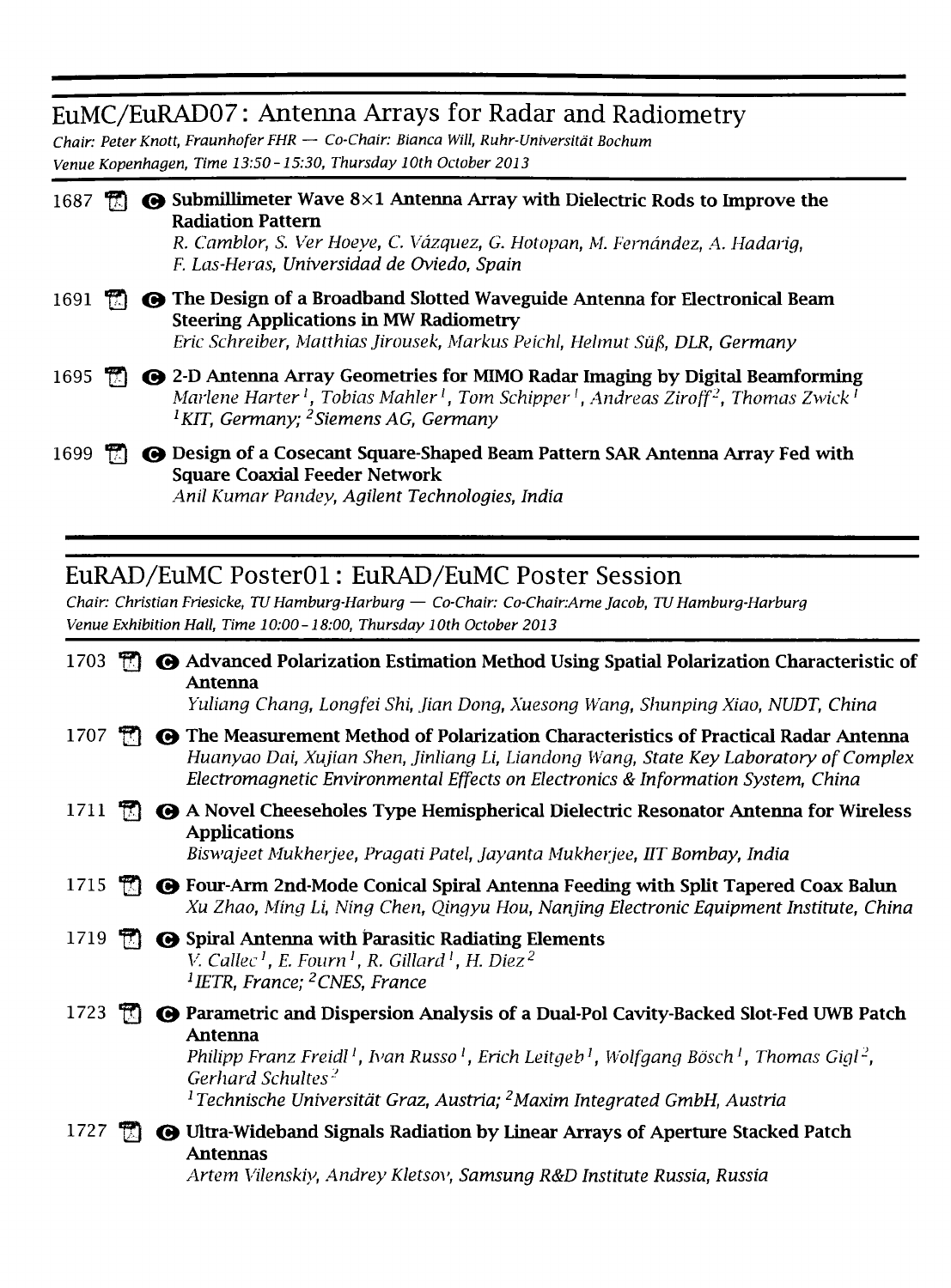|          |              | 1731 <sup>1</sup> • Circularly Polarized Dipole-Loop Antenna<br>Hsuan-Lin Chang, Yachi Shen, Wanchu Hong, Min-Hua Ho, National Changhua University<br>of Education, Taiwan                                                                                                                                                                                                                                                                            |
|----------|--------------|-------------------------------------------------------------------------------------------------------------------------------------------------------------------------------------------------------------------------------------------------------------------------------------------------------------------------------------------------------------------------------------------------------------------------------------------------------|
|          |              | 1735 <sup>1</sup> <b>O</b> Ultra Wide Band Low-Power Amplifier Integrated on Miniaturized Antenna for<br><b>Biomedical Applications</b><br>Mohamed Hamouda <sup>1</sup> , Francesco Scotto di Clemente <sup>2</sup> , Matthias A. Hein <sup>2</sup> , Georg Fischer <sup>1</sup> ,<br>Robert Weigel <sup>1</sup> , Thomas Ussmüller <sup>1</sup><br><sup>1</sup> FAU Erlangen-Nürnberg, Germany; <sup>2</sup> Technische Universität Ilmenau, Germany |
| $1739$ M |              | <b> Size-Reduction and Suppression of Cavity-Resonances in Hybrid mm-Wave Antennas</b><br>for Polarimetric Measurements<br>Sebastian Methfessel, Lorenz-Peter Schmidt, FAU Erlangen-Nürnberg, Germany                                                                                                                                                                                                                                                 |
|          |              | 1743 [7] $\bullet$ Analysis and Optimization of a Focusing Metal-Dielectric Probe for Near-Field<br><b>Terahertz Imaging</b><br>B. Zhu <sup>1</sup> , J. Stiens <sup>1</sup> , R. Vounckx <sup>1</sup> , G. He <sup>2</sup><br><sup>1</sup> Vrije Universiteit Brussel, Belgium; <sup>2</sup> UESTC, China                                                                                                                                            |
|          |              | 1747 <b>D</b> Fabrication Techniques for Wearable Antennas<br>Giuseppina Monti, Laura Corchia, Luciano Tarricone, Università del Salento, Italy                                                                                                                                                                                                                                                                                                       |
| 1751     | $\mathbb{F}$ | <b>G</b> Slot Dual Dipole Antenna with Miniature Elliptical Substrate Lenses for<br><b>Millimeter-Wave Imaging</b><br>Jiali Lai, Calvin Domier, Neville C. Luhmann Jr., University of California at Davis, USA                                                                                                                                                                                                                                        |
| 1755     | m.           | <b>G</b> Phase-Only Pattern Synthesis Using a Modified Least Squares Method for Phased<br><b>Arrays</b><br>Bruno Pompeo <sup>1</sup> , Leandro Pralon <sup>1</sup> , Mariana Pralon <sup>1</sup> , Rafael Mendes <sup>2</sup><br><sup>1</sup> Brazilian Army Technological Center, Brazil; <sup>2</sup> UNICAMP, Brazil                                                                                                                               |
|          |              |                                                                                                                                                                                                                                                                                                                                                                                                                                                       |
| 1759     |              | $\mathbb{R}$ $\bullet$ A Novel Detection Algorithm of LFM Signal Based on Cubic Phase Function<br>Qingyu Hou, Ming Li, Xu Zhao, Ning Chen, Nanjing Electronic Equipment Institute, China                                                                                                                                                                                                                                                              |
| 1763     |              | <b>The Consecution Conservation by Short-Time Cross-Correlation and Two-Step Doppler</b><br><b>Processing for Passive Bistatic Radar</b><br>Takehiro Hoshino, Kei Suwa, Shohei Nakamura, Ryuhei Takahashi, Shinichi Morita,<br>Kazuhiko Yamamoto, Toshio Wakayama, Mitsubishi Electric Corporation, Japan                                                                                                                                             |
| 1767     | m            | <b> ← Experimental Result of Passive Bistatic Radar with Unknown Transmitting Radar</b><br><b>Pulse</b><br>Toshihiro Ito, Ryuhei Takahashi, Shinichi Morita, Kazufumi Hirata, Mitsubishi Electric<br>Corporation, Japan                                                                                                                                                                                                                               |
| 1771     |              | <b>The O</b> Performance Analysis of Multisite Radar Systems<br>I. Ivashko, Oleg A. Krasnov, Alexander G. Yarovoy, Technische Universiteit Delft, The<br><b>Netherlands</b>                                                                                                                                                                                                                                                                           |
| 1775     | m            | <b>@ Mission-Driven System Design During Runtime for Reconfigurable Radars and</b><br><b>Antennas</b><br>T.H. de Groot, Oleg A. Krasnov, Alexander G. Yarovoy, Technische Universiteit Delft, The<br><b>Netherlands</b>                                                                                                                                                                                                                               |
| 1779     | m            | <b>G LFMCW Based MIMO Imaging Processing with Keystone Transform</b><br>Philip van Dorp, TNO, The Netherlands                                                                                                                                                                                                                                                                                                                                         |
| 1783     | TA.          | <b>G Indoor Radar SLAM: A Radar Application for Vision and GPS Denied Environments</b><br>Jan Willem Marck, Ali Mohamoud, Eric H. van der Houwen, Rob van Heijster, TNO, The<br>Netherlands                                                                                                                                                                                                                                                           |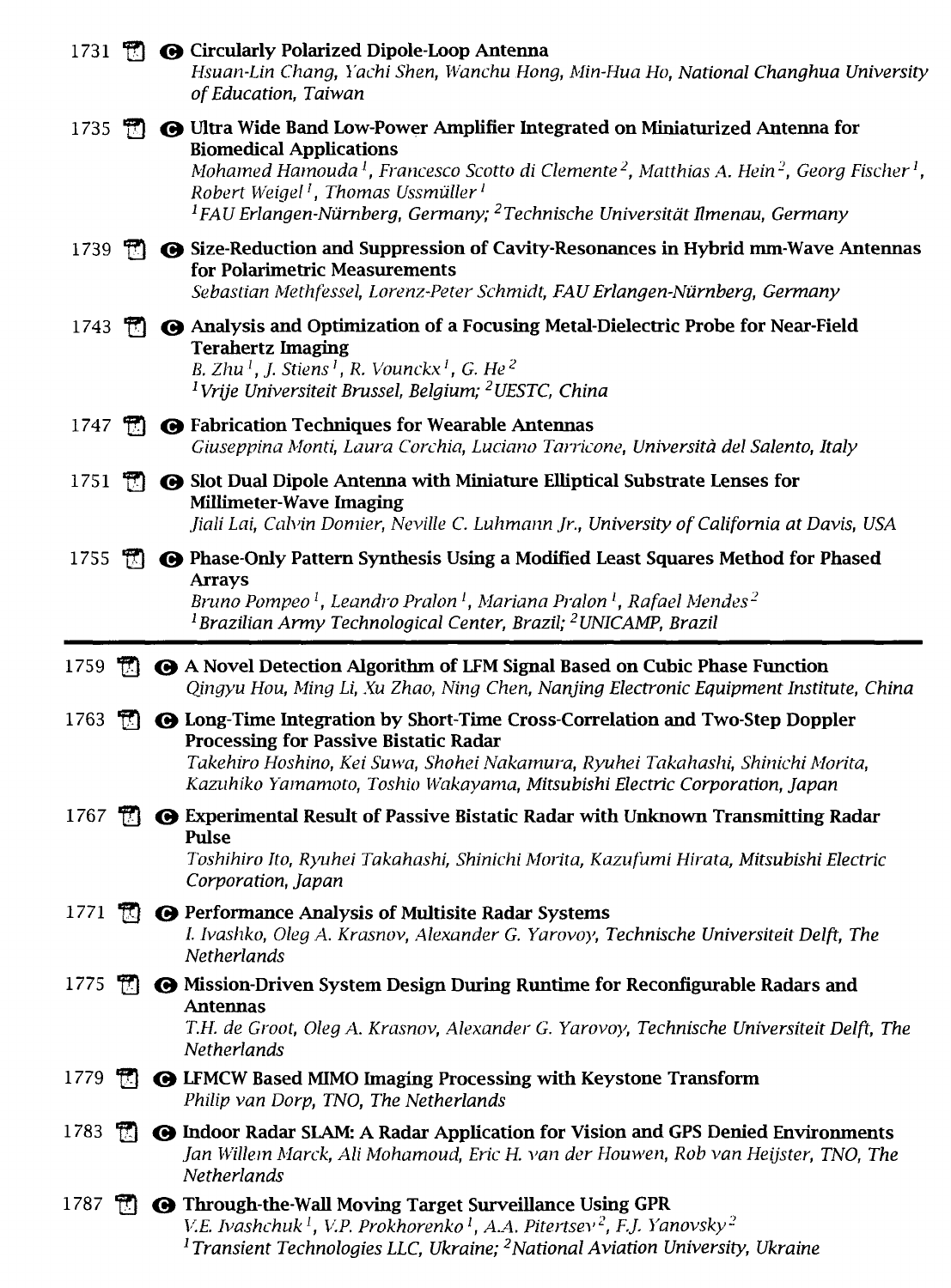| 1791 |              | <b>Ti</b> $\Theta$ Unified Radar-Communication (RadCom) Multi-Port Interferometer Transceiver<br>Jaber Moghaddasi, Ke Wu, École Polytechnique de Montréal, Canada                                                                                                                                                                                                   |
|------|--------------|---------------------------------------------------------------------------------------------------------------------------------------------------------------------------------------------------------------------------------------------------------------------------------------------------------------------------------------------------------------------|
| 1795 |              | <b>The Open Struth Polarization for Micro-Doppler Signature Enhancement</b><br>Xu Cheng, Yuliang Chang, Bin Rao, Jin Liu, Yongzhen Li, NUDT, China                                                                                                                                                                                                                  |
| N/A  |              | A Robust Phase Unwrapping Method for 3D Borehole Radar Interferometric imaging<br>Qiang Hou, He Ping Pan, China University of Geosciences, China                                                                                                                                                                                                                    |
| 1803 | $\mathbb{H}$ | Almost Perfect Auto-Correlation Sequences for Binary Phase-Modulated Continuous<br><b>Wave Radar</b><br>W. Van Thillo, P. Gioffré, V. Giannini, D. Guermandi, S. Brebels, A. Bourdoux, Imec,<br>Belgium                                                                                                                                                             |
| 1807 |              | <b>T @</b> Optimal Peak Sidelobe Level Sequences up to Length 74<br>Anatolii N. Leukhin, Egor N. Potekhin, Volga State University of Technology, Russia                                                                                                                                                                                                             |
| 1811 |              | $\mathbb{R}$ $\bullet$ Sensor Selection Algorithm for Optimal Management of the Tracking Capability in<br><b>Multisensor Radar System</b><br>Alexey S. Narykov, Alexander G. Yarovoy, Technische Universiteit Delft, The Netherlands                                                                                                                                |
| 1815 |              | <b>The Online Enhancement of Stepped-Frequency SAR Imaging Based on Compressive Sensing</b><br>Bo Pang, DaHai Dai, ShiQi Xing, Yongzhen Li, Xuesong Wang, Jian Dong, NUDT, China                                                                                                                                                                                    |
| 1819 |              | $\mathbb{R}$ $\bullet$ Estimation of Trihedral Pose Angle from Virtual Aperture Radar Image<br>Bo Chen, Tian Jin, Zhimin Zhou, Biying Lu, NUDT, China                                                                                                                                                                                                               |
| 1823 |              | <b>Theory SINR Rank Ordering Metric for Signal Dependent Sub-Optimum STAP</b><br>Nicola Battisti, Rainer Maria Rossi, MBDA Missile Systems, Italy                                                                                                                                                                                                                   |
| 1827 |              | <b>G</b> Support Vector Machine Based Micro-Doppler Signature Classification of Ground<br><b>Targets</b>                                                                                                                                                                                                                                                            |
|      |              | Aamir Javed, Sidrah Liagat, Mojeeb Bin Ihsan, NUST, Pakistan                                                                                                                                                                                                                                                                                                        |
| 1831 | m            | <b>⊙ Radar Cross-Section Model of the Sea in the Centimeter and Millimeter Waves at Small</b><br><b>Grazing Angles</b><br>V.I. Lutsenko <sup>1</sup> , D.O. Popov <sup>1</sup> , I.V. Lutsenko <sup>1</sup> , Cong Liu <sup>2</sup><br><sup>1</sup> National Academy of Sciences of Ukraine, Ukraine; <sup>2</sup> National Aerospace University<br>"KhAI", Ukraine |
| 1835 | $\mathbb{R}$ | <b>@ Multi-Sensor Surveillance Radar Based on MISO Sensors and Kalman Filtration</b><br>Vojtech Jenik, Filip Kozak, Premysl Hudec, Czech Technical University in Prague, Czech<br>Republic                                                                                                                                                                          |
| 1839 |              | <b>TO</b> A Comparison of Beamforming Methods for Microwave Breast Cancer Detection in<br><b>Homogeneous and Heterogeneous Tissue</b><br>Jochen Moll, Christian Kexel, Viktor Krozer, Goethe-Universität Frankfurt, Germany                                                                                                                                         |
| 1843 |              | $\Box$ $\Theta$ Radar Subsurface Imaging by Phase Shift Migration Algorithm<br>Hui Zhang <sup>1</sup> , Wolf-Stefan Benedix <sup>1</sup> , Dirk Plettemeier <sup>1</sup> , Valérie Ciarletti <sup>2</sup><br><sup>1</sup> Technische Universität Dresden, Germany; <sup>2</sup> LATMOS, France                                                                      |
| 1847 | T.           | <b>● Advanced Ground Penetrating Radar: Open Issues and New Research Opportunities</b><br>in Europe<br>Lara Pajewski, Andrea Benedetto, Università di Roma Tre, Italy                                                                                                                                                                                               |